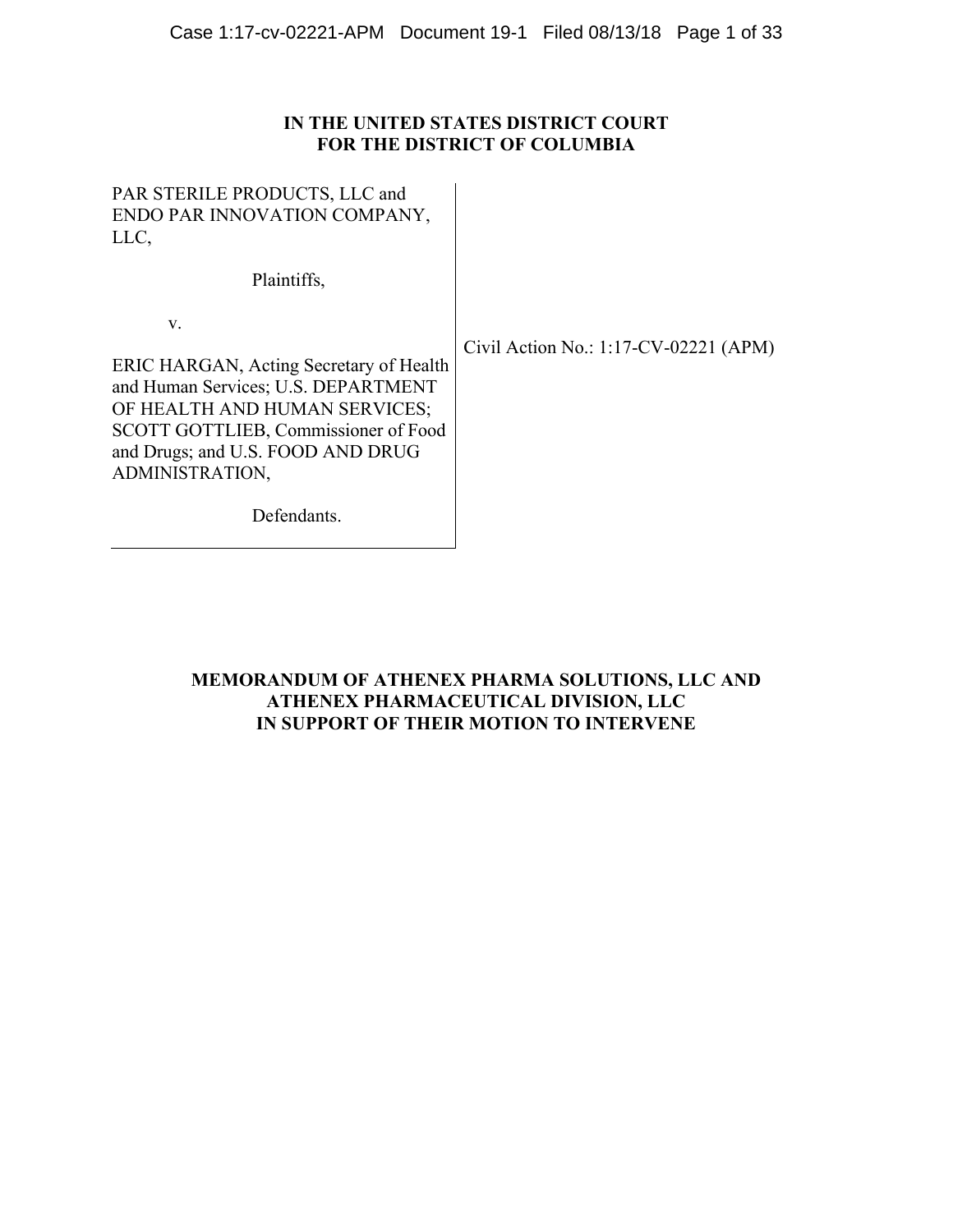# **TABLE OF CONTENTS**

| I.             |    |                                                                                      |
|----------------|----|--------------------------------------------------------------------------------------|
| II.            |    |                                                                                      |
| III.           |    |                                                                                      |
| A.             |    | Athenex Manufactures to the Same Stringent FDA Safety Standards as Manufacturers of  |
| <b>B.</b>      |    | In Reliance on FDA Guidance, Athenex Has Invested Considerable Resources Into Its    |
| $\mathbf{C}$ . |    | Athenex Designed Its Compounded Vasopressin In Ready-to-Use Form, which Is a Faster  |
| D.             |    | Athenex Applies its cGMP Compliant Manufacturing Process to Every Batch of           |
| Ε.             |    | Athenex's Bulk-Compounded Vasopressin is Safer than Compounding Sterile-to-Sterile.  |
|                |    |                                                                                      |
| IV.            |    |                                                                                      |
|                | A. |                                                                                      |
|                | 1. |                                                                                      |
|                | 2. | Athenex Has a Significant Protectable Interest in Upholding the FDA Guidance and     |
|                | 3. | The Disposition of this Action May Impair or Impede Athenex's Ability to Protect its |
|                | 4. | Athenex's Interests Are Not Adequately Represented by the Existing Parties 23        |
|                | 5. |                                                                                      |
| B.             |    |                                                                                      |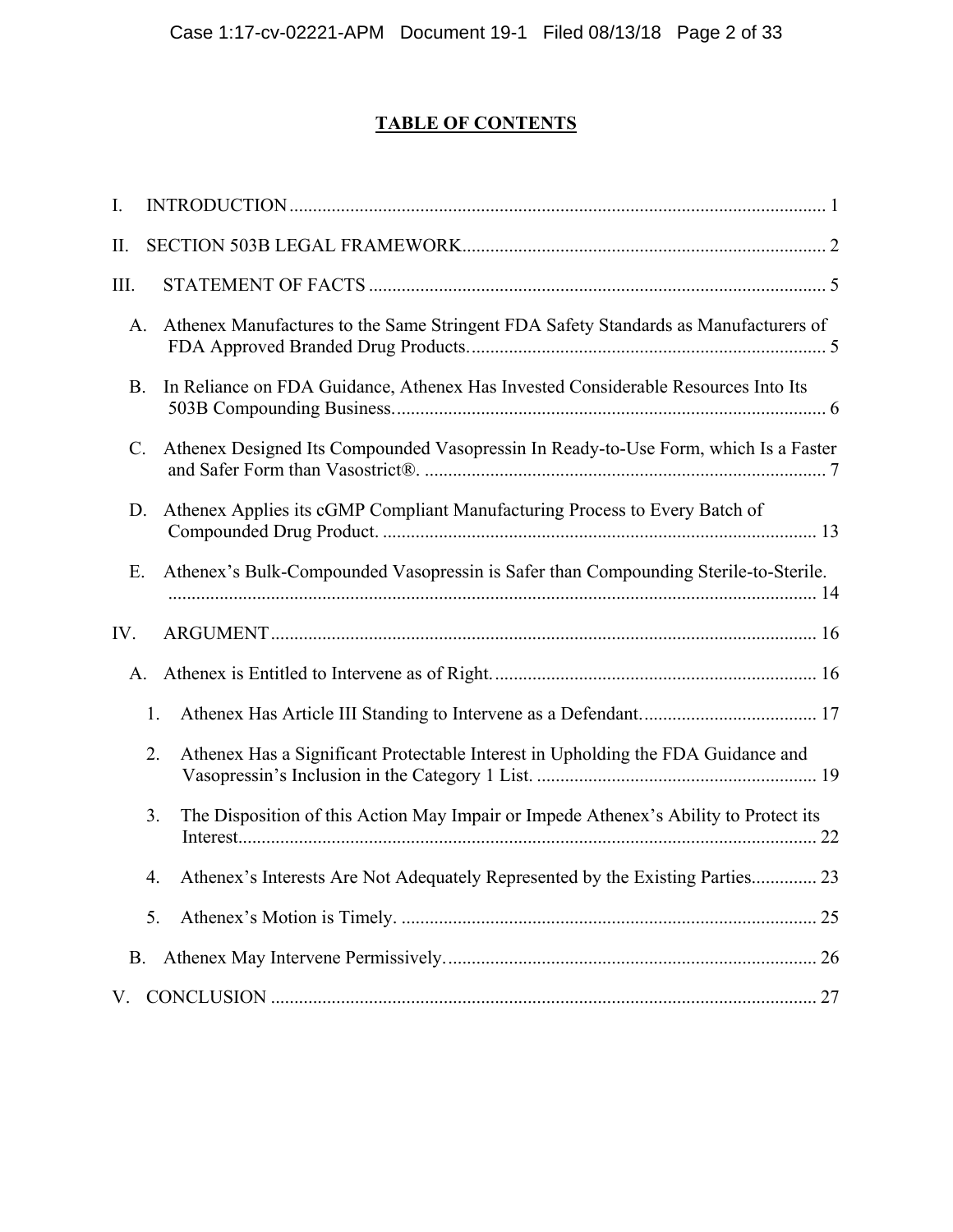# **TABLE OF AUTHORITIES**

# **Page(s)**

# **Cases**

| Am. Horse Protection Assoc., Inc. v. Veneman, |  |
|-----------------------------------------------|--|
| Assoc. Dog Clubs of N.Y. State v. Vilsack,    |  |
| Bennet v. Spear,                              |  |
| Fund For Animals, Inc. v. Norton,             |  |
| Hardin v. Jackson,                            |  |
| Heckler v. Cheney,                            |  |
| Military Toxics Project v. EPA,               |  |
| Mova Pharm. Corp. v. Shalala,                 |  |
| Roane v. Leonhart,                            |  |
| Roeder v. Islamic Republic of Iran,           |  |
| U.S. v. Morten,                               |  |
| Wildearth Guardians v. Salazar,               |  |
| <b>Statutes</b>                               |  |
|                                               |  |
|                                               |  |
|                                               |  |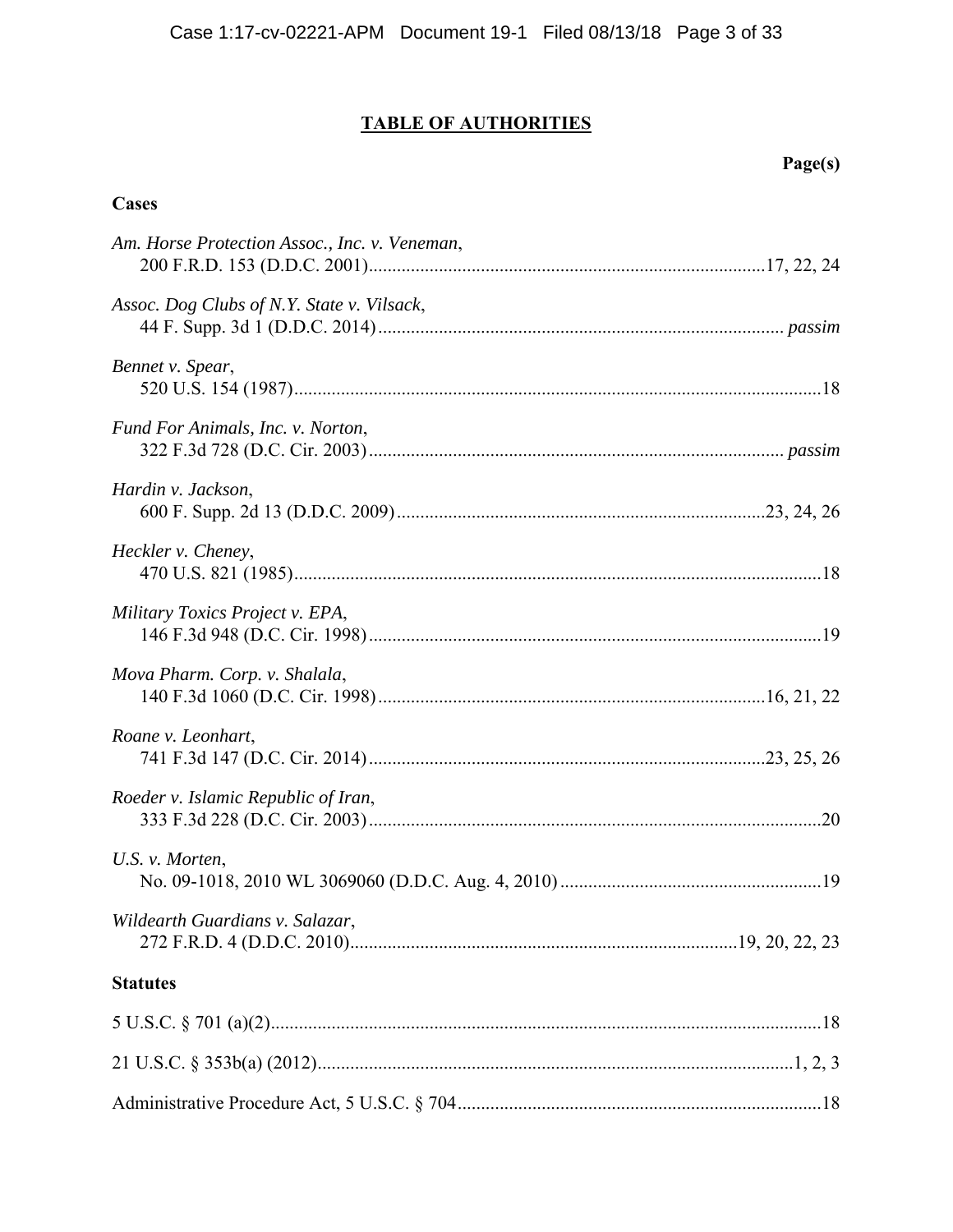| <b>Rules</b>                                                                                                                                                                                                                      |
|-----------------------------------------------------------------------------------------------------------------------------------------------------------------------------------------------------------------------------------|
|                                                                                                                                                                                                                                   |
|                                                                                                                                                                                                                                   |
| <b>Other Authorities</b>                                                                                                                                                                                                          |
|                                                                                                                                                                                                                                   |
|                                                                                                                                                                                                                                   |
| Category 1 – Bulk Drug Substances Under Evaluation (July 2017), available at<br>https://www.fda.gov/downloads/Drugs/GuidanceComplianceRegulatoryInfor<br>mation/Pharmacy Compounding/UCM467374.pdf (last visited July 24, 2018) 4 |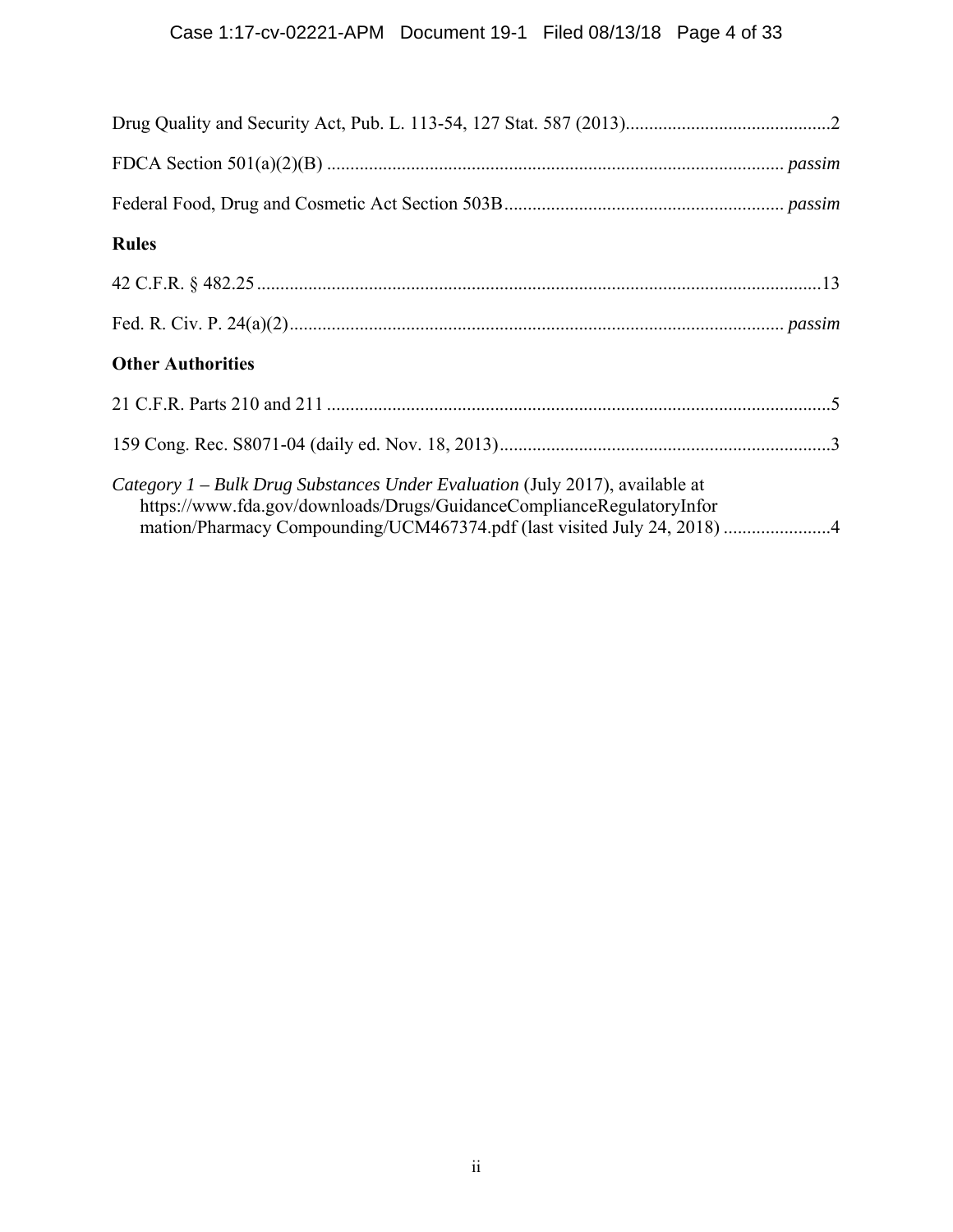## **I. INTRODUCTION**

Pursuant to Rule 24 of the Federal Rules of Civil Procedure, Athenex Pharma Solutions, LLC and Athenex Pharmaceutical Division, LLC (collectively, "Athenex") move to intervene as defendants in the above-captioned matter on the grounds that they meet the requirements for both intervention as of right and permissive intervention. By their complaint, Plaintiffs Par Sterile Products, LLC and Endo Par Innovation Company, LLC. ("Par" or "Plaintiff") seek undeserving declaratory and injunctive relief that: (i) vasopressin be delisted from Category 1 of the U.S. Food and Drug Administration's ("FDA") list of bulk drug substances under evaluation pursuant to Section 503B of the Federal Food, Drug and Cosmetic Act ("FDCA") ("Category 1 List"); (ii) the FDA's January 2017 *Interim Policy on Compounding Using Bulk Drug Substances Under Section 503B of the Federal Food, Drug, and Cosmetic Act* ("2017 Guidance"), which lawfully applies FDA's enforcement discretion to Category 1 substances, be enjoined; and (iii) that the FDA be enjoined from authorizing the compounding of vasopressin under Section 503B of the FDCA.

Vasopressin, a life-saving drug that increases blood pressure in adults with vasodilatory shock in emergency scenarios, is included on FDA's Category 1 List. Athenex has a substantial interest in this litigation because it produces and sells to health care providers a drug product produced by compounding<sup>1</sup> vasopressin in accordance with Section 503B of the FDCA. Athenex has conducted extensive research in developing its compounded vasopressin products and spent considerable efforts and financial resources to develop its 503B facilities and operation. Athenex started selling its vasopressin compounded products on August 13, 2018.

<sup>&</sup>lt;sup>1</sup> Section 503B of the FDCA defines "compounding" to mean "combining, admixing, mixing, diluting, pooling, reconstituting, or otherwise altering of a drug or bulk drug substance to create a drug." 21 U.S.C. § 353b(d)(1).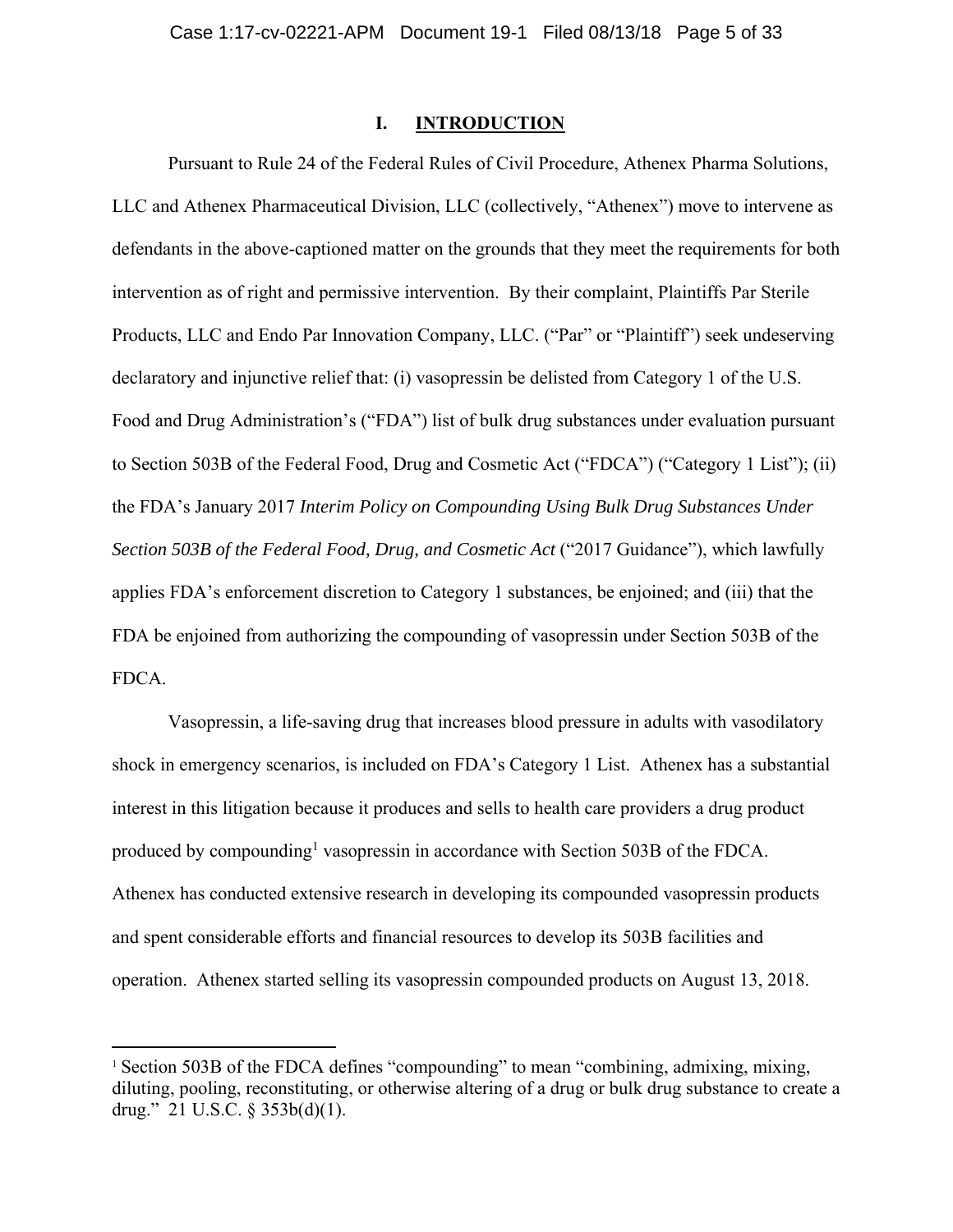### Case 1:17-cv-02221-APM Document 19-1 Filed 08/13/18 Page 6 of 33

The disposition of this case may impair Athenex's ability to protect its continued compounding of bulk vasopressin and its sale of vasopressin products because Athenex would be forced to cease compounding and selling them if Plaintiff succeeds in this litigation. Such a result would deprive Athenex of millions of dollars in lost profits and waste the research and development costs already sunk into its 503B operation. It would also cripple Athenex's existing Clarence, New York facility and its in-progress development of a new Dunkirk, New York facility. The Dunkirk facility will provide hundreds of jobs as part of the "Buffalo Billion," a New York state government project that aims to invest \$1 billion in the Buffalo-area economy.

Furthermore, Athenex has standing as a defendant, none of the parties adequately represent Athenex's interests, and its motion is timely because no party has filed a dispositive motion on the merits. For these reasons and as more fully set forth below, Athenex's motion to intervene as of right as a defendant should be granted. In the alternative, Athenex also meets the test for permissive intervention under Rule 24(b).

### **II. SECTION 503B LEGAL FRAMEWORK**

In 2013, Congress enacted the Drug Quality and Security Act ("DQSA"), amending the FDCA to add, *inter alia*, the Compounding Quality Act, which is commonly referred to as Section 503B. *See* Drug Quality and Security Act, Pub. L. 113-54, 127 Stat. 587 (2013). Section 503B describes the conditions that must be satisfied for human drugs compounded by an "outsourcing facility"<sup>2</sup> to be exempt from Section 505 and other sections of the FDCA that relate to the approval of new drug applications. 21 U.S.C. § 353b(a) (2012). Section 503B was designed to recognize two equally important objectives. First, Congress recognized the

<sup>&</sup>lt;sup>2</sup> Section 503B defines "outsourcing facility" to mean a facility that is engaged in the compounding of sterile drugs, has registered with FDA as an "outsourcing facility," and complies with all of the requirements of Section 503B. 21 U.S.C.  $\S 353b(d)(4)(A)$ .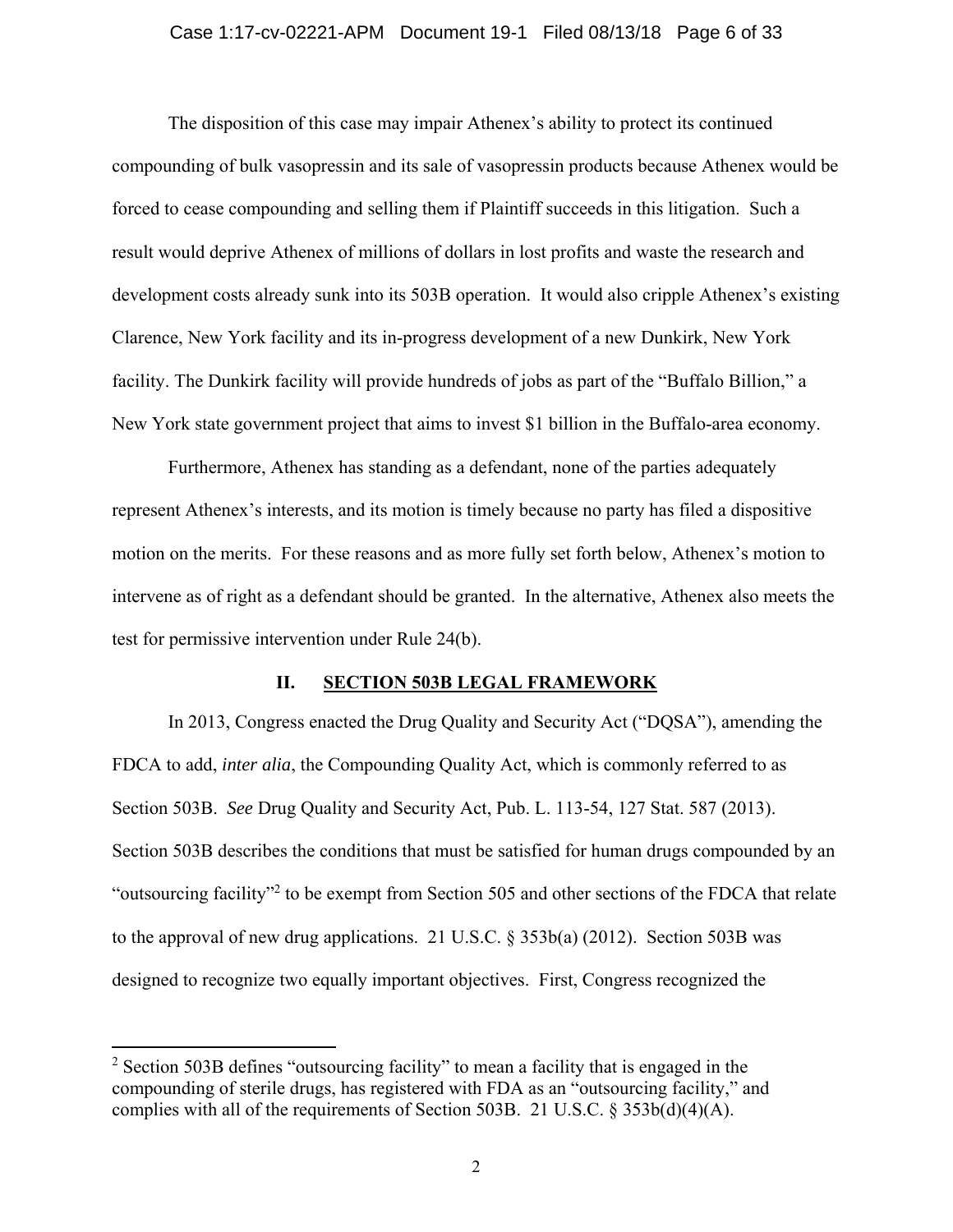### Case 1:17-cv-02221-APM Document 19-1 Filed 08/13/18 Page 7 of 33

importance of drug compounders in our health care system. *See, e.g*., 159 Cong. Rec. S8071-04 (daily ed. Nov. 18, 2013) (statement of Sen. Boozman) ("Without compounders, doctors would not perform surgeries. Without compounders, oncologists would be forced to administer alternative chemotherapy drugs. Without compounders, patients would suffer from limited access. These are real issues and real problems… ."). Second, Congress also recognized the need for and importance of stringent safety requirements that "outsourcing" facilities must follow. *Id*. (statement of Sen. Warner) ("The [Compounding Quality Act]… ensures that patients and providers have access to safe compounded drugs."). Accordingly, Section 503B creates comprehensive requirements for regulated "outsourcing facilities," including registration, labeling, rigorous controls and quality standards, adverse incident reporting, and FDA inspections. *See* 21 U.S.C. § 353b(b) (setting forth requirements for registration of outsourcing facilities and reporting of drugs).

Congress also provided that "outsourcing facilities" could compound using "bulk drug substances" only if those bulk drug substances "appear on a list established by the Secretary identifying bulk drug substances for which there is a clinical need through notice and comment procedures (the "Clinical Need List"). *Id*.  $\S 353b(a)(2)$ .<sup>3</sup> In the interim, while FDA works through the process of establishing the Clinical Need List, FDA published the 2017 Guidance to articulate its enforcement discretion in a way that "avoid[ed] unnecessary disruption to patient treatment." 2017 Guidance at 7. The 2017 Guidance states that "FDA does not intend to take action against an outsourcing facility for compounding a drug product using a bulk drug

<sup>&</sup>lt;sup>3</sup> Section 503B(a)(2) requires that in setting the list of bulk drug substances, FDA (i) publis[h] a notice in the Federal Register proposing bulk drug substances… including a rationale for such proposal; (ii) provid[e] a period of not less than 60 calendar days for comment on the notice; and (iii) publis[h] a notice in the Federal Register designating bulk drug substances for inclusion on the list. 21 U.S.C. § 353b(a)(2).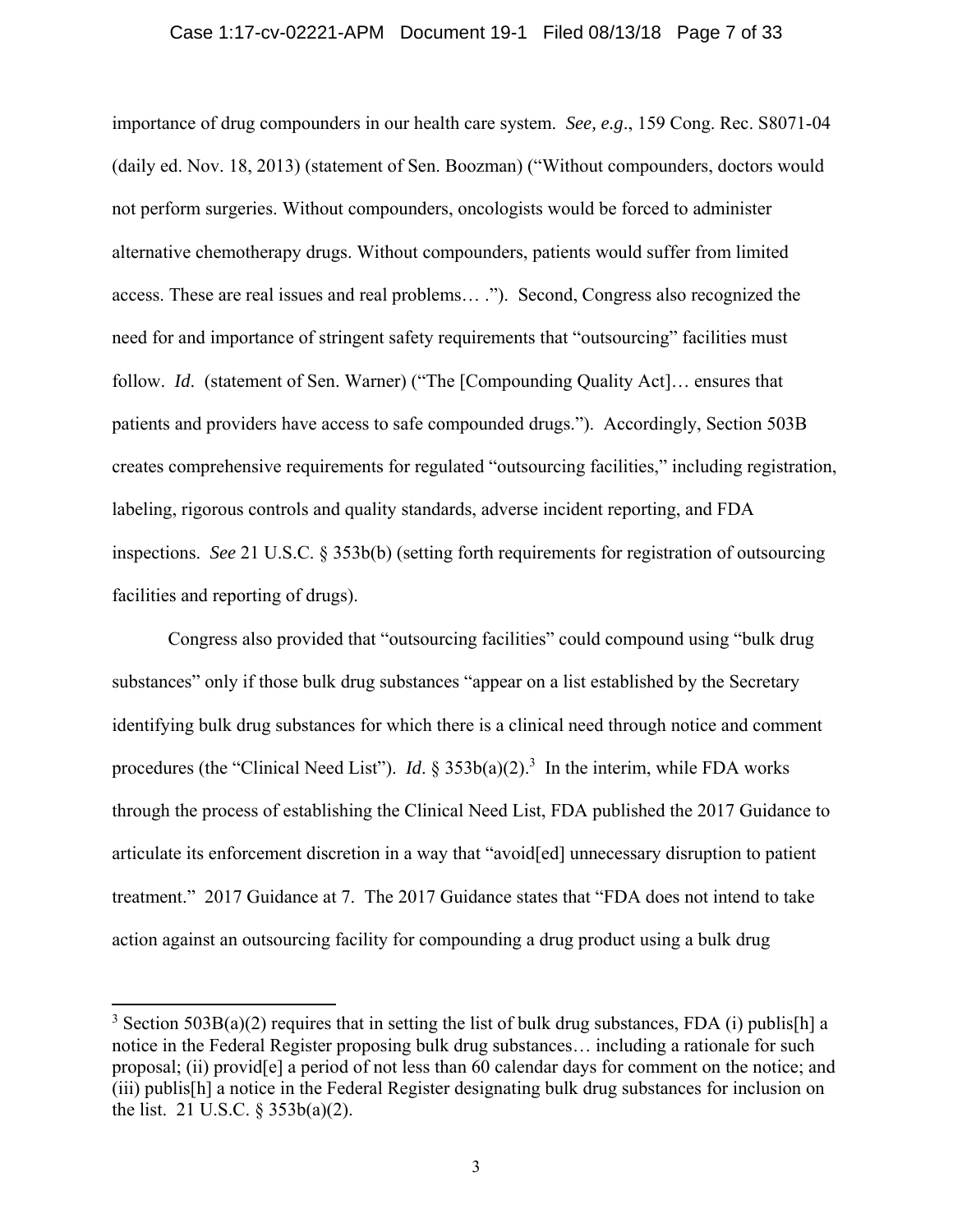### Case 1:17-cv-02221-APM Document 19-1 Filed 08/13/18 Page 8 of 33

substance that does not appear on the 503B bulks list [(*i.e.*, the Clinical Need List)]," providing that certain conditions are met. *Id*. at 8. Those conditions are: (i) the bulk substance appears on the 503B Category 1 List on FDA's website<sup>4</sup>; (ii) the manufacturer has registered with FDA as an outsourcing facility; (iii) the bulk substance is accompanied by a valid Certificate of Analysis; (iv) the bulk substance complies with any applicable USP or NF monograph; and (v) the drug product is compounded in compliance with all other provisions of section 503B, including FDA's Current Good Manufacturing Practices ("cGMP") under Section 501(a)(2)(B) of the FDCA. *Id*.

Plaintiff brought this lawsuit against the FDA, Scott Gottlieb, U.S. Health and Human Services, and Eric Hargan (collectively, "Federal Defendants"), seeking: (1) a declaration that the 2017 Guidance is "contrary to law," (2) vacatur of the FDA's "listing of vasopressin in Category 1," and (3) an injunction prohibiting FDA from "authorizing bulk drug compounding using vasopressin" without first complying with the notice and comment procedures. *See*  10/26/17 Compl., ECF No. 1, at 34-35.

<sup>&</sup>lt;sup>4</sup> The January 2017 Guidance sets forth three categories: 503B Category 1 - Substances Nominated for the Bulks List Currently Under Evaluation; 503B Category 2 – Substances Nominated for the Bulks List That Raise Significant Safety Risks; and 503B Category 3 – Substances Nominated for the Bulks List Without Adequate Support. *See* 2017 Guidance at 5-6.

Vasopressin is listed as a Category 1 Substance, even after the FDA removed certain other drugs from the Category 1 List on July 23, 2018. *See* FDA, *Bulk Drug Substances Nominated for Use in Compounding Under Section 503B of the Federal Food, Drug, and Cosmetic Act, 503B Category 1 – Bulk Drug Substances Under Evaluation* (July 2017), available at https://www.fda.gov/downloads/Drugs/GuidanceComplianceRegulatoryInformation/Pharmacy Compounding/UCM467374.pdf (last visited July 24, 2018).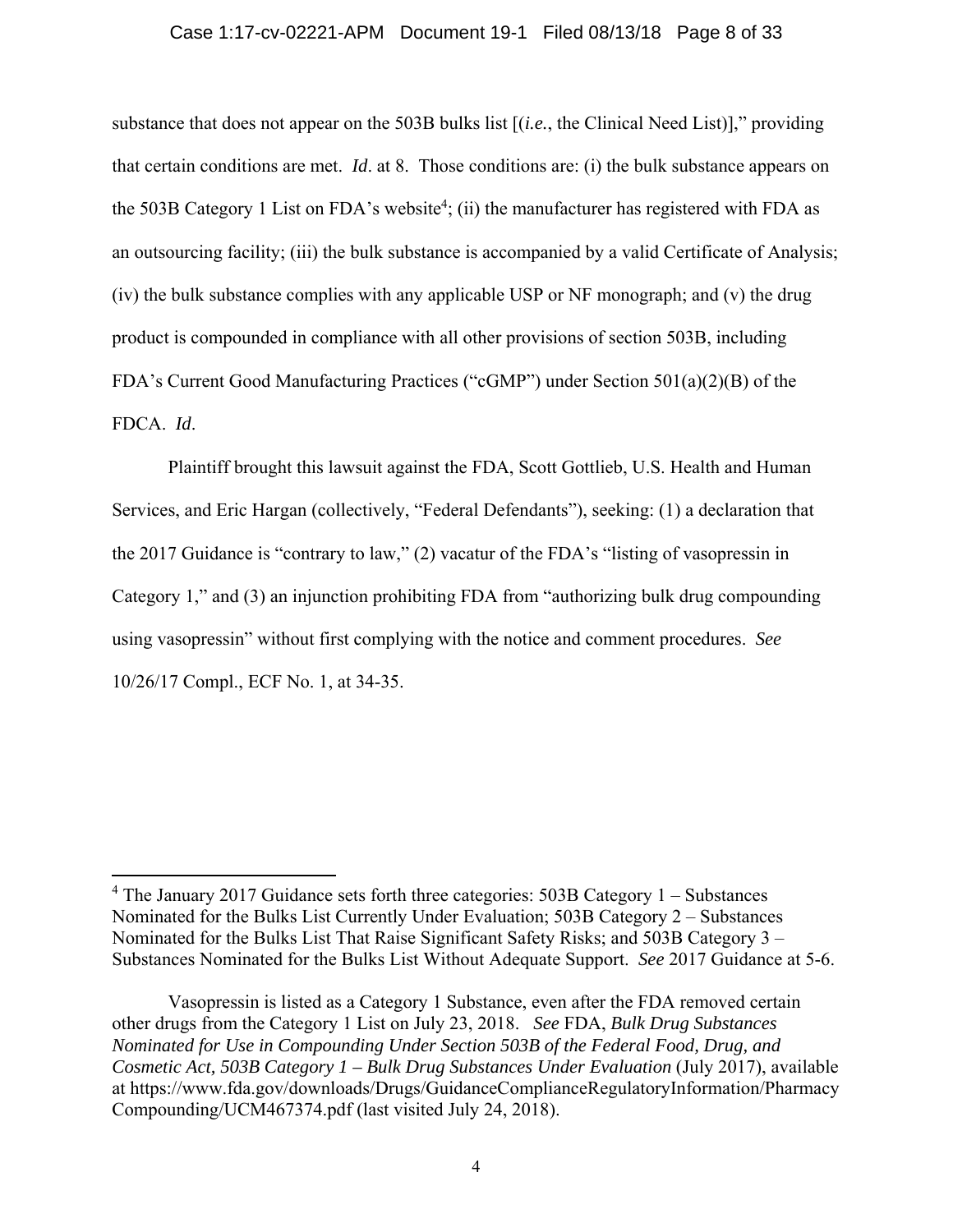# **III. STATEMENT OF FACTS**

# **A. Athenex Manufactures to the Same Stringent FDA Safety Standards as Manufacturers of FDA Approved Branded Drug Products.**

Athenex, Inc.<sup>5</sup> is a global pharmaceutical company headquartered in Buffalo, New York. *See* Declaration of Joseph Mase ("Mase Decl.")  $\P$  2. Its mission is to improve the lives of patients by creating more effective, safer and tolerable treatments. *Id*. In 2014, Athenex (a subsidiary of Athenex, Inc.) was formed when Athenex, Inc. acquired QuaDPharma, Inc. ("QuaDPharma"), who operated a Clarence, New York laboratory and manufacturing facility that produced and tested small-batch, FDA-approved, pharmaceuticals for drug companies and researchers. *See* Declaration of Robert Keem ("Keem Decl.") at ¶ 2. Athenex, Inc. acquired QuaDPharma and changed its name to Athenex Pharma Solutions, LLC. *Id*.

Because of its roots in manufacturing FDA-branded drugs, Athenex's Clarence facility is perfectly suited for manufacturing compounded drug products from bulk drug substances. Mase Decl.  $\parallel$  5. The facility operates in accordance with the FDA's stringent cGMP manufacturing regulations, Keem Decl. ¶ 3, which set a high bar to meet and require painstaking attention to detail. *See* 21 C.F.R. Parts 210 and 211 (setting out cGMP requirements). cGMP is the same standard by which FDA-branded drugs, like Plaintiff's Vasostrict®, are produced. *Id.* ¶ 3.

Given its cGMP-compliant facility, and extensive history manufacturing FDA-branded drugs, Athenex was a natural fit for 503B compounding. Mase Decl. ¶ 5. Unlike most other 503B compounders, Athenex already had more than seven years of experience producing FDA branded drugs under the FDA's stringent cGMP requirements. *See* Keem Decl. ¶ 4. On April

<sup>&</sup>lt;sup>5</sup> Athenex, Inc. was formed under the name Kinex Pharmaceuticals LLC in November 2003. Mase Decl. ¶ 3. It was incorporated in the State of Delaware under the name Kinex Pharmaceuticals, Inc. on December 31, 2012 and changed its name to Athenex, Inc. on August 26, 2015. *Id*.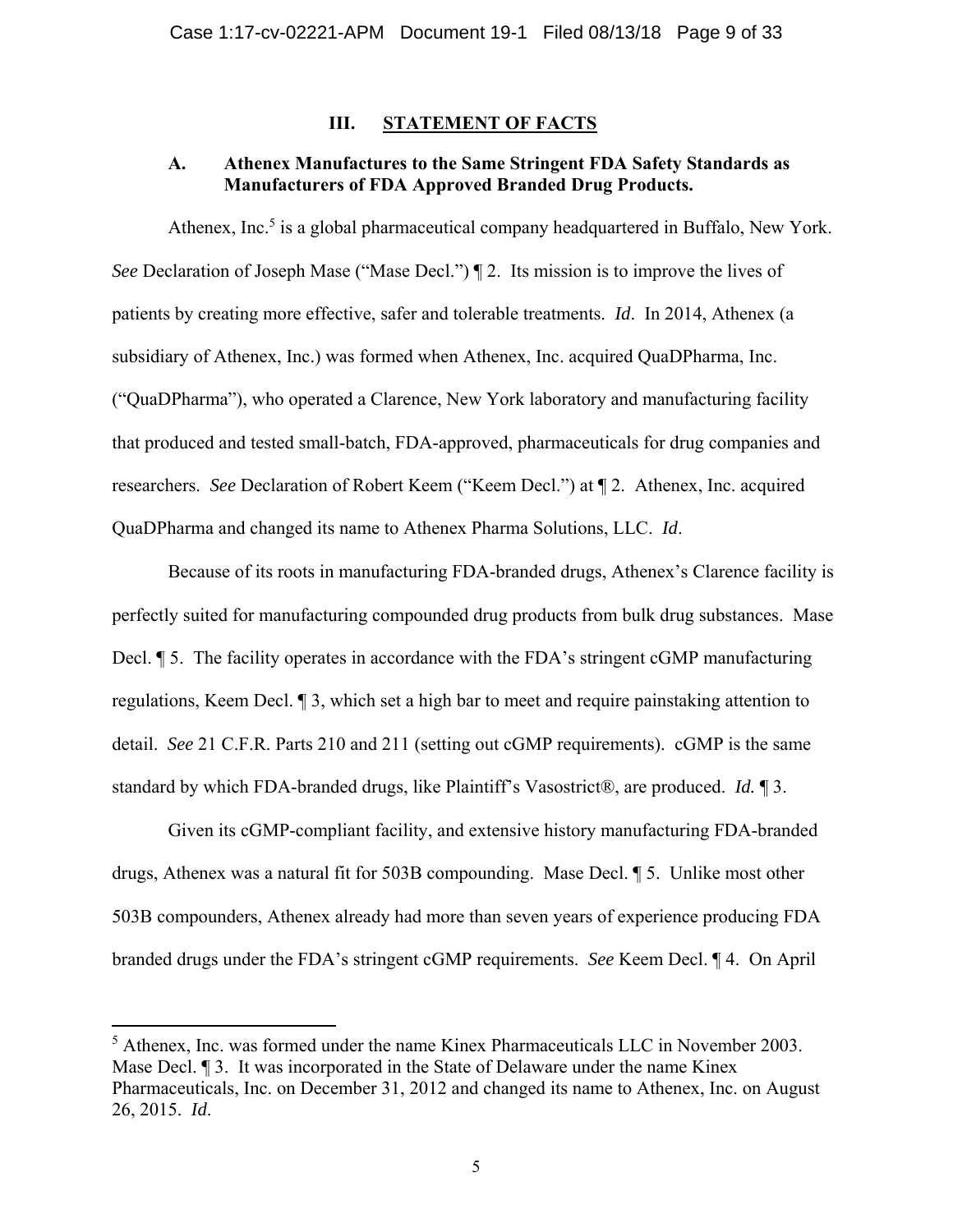10, 2017, Athenex registered with the FDA as a 503B facility, *id*. ¶ 5, launching its bulk compounding operation with the same attention to detail and safety standards as a facility manufacturing FDA-branded drugs. Athenex meets all criteria for 503B compounding set forth in the Guidance. Mase Decl. ¶ 7. Athenex is one of only about 75 registered 503B facilities nationwide. Athenex's manufacturing process has been inspected and approved by the FDA, most recently on December  $2017<sup>6</sup>$  Keem Decl.  $\P$  5.

# **B. In Reliance on FDA Guidance, Athenex Has Invested Considerable Resources Into Its 503B Compounding Business.**

After FDA published its 2017 Guidance, Athenex fully committed to operating a 503B compounding business. Mase Decl. ¶¶ 7-8. Athenex made significant investments in—and built its long-term business plan around—large scale 503B manufacturing, in reliance on FDA's articulation of how it would exercise its enforcement discretion during the period leading up to its forthcoming bulk drug substance rulemakings. Mase Decl. ¶ 8-9.

Athenex has invested more than \$2 million renovating the Clarence facility's aseptic operations space. Mase Decl. ¶ 8. Additional improvements are already underway, including work to expand the space by an additional 8,000 square feet. *Id*. The facility currently employs approximately fifty workers, including two registered pharmacists, a manufacturing engineering group of six, a quality control group of thirteen, a manufacturing group of ten, a quality assurance group of six, a supply chain group that includes five, a facility group of three, and a research and development group of three. Keem Decl. ¶ 5. The facility will accommodate more

 $6$  Athenex, Inc. is also cGMP-compliant. Keem Decl.  $\P$  4. The Athenex family of companies for years has been manufacturing branded drug products and active pharmaceutical ingredients ("API") used by other pharmaceutical companies. Keem Decl. ¶ 4. All of the manufacturing completed by the Athenex, Inc. family of companies is cGMP-compliant and FDA-inspected, including its plant in Chongqing, China, where it manufactures active pharmaceutical ingredients. Keem Decl. ¶ 4.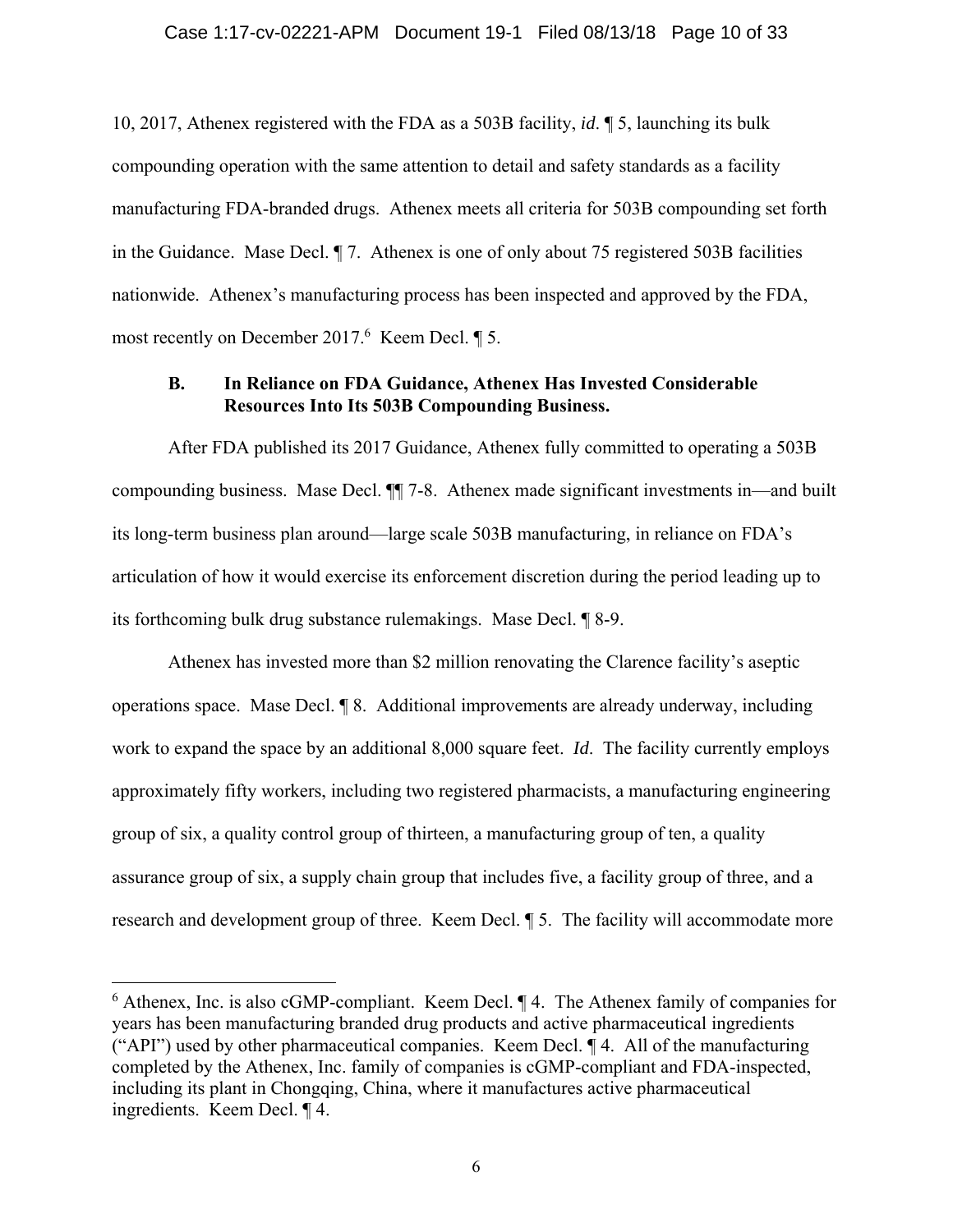### Case 1:17-cv-02221-APM Document 19-1 Filed 08/13/18 Page 11 of 33

staff as its operation grows. Keem Decl. ¶ 5. Athenex invested millions of dollars outfitting laboratory space in Buffalo to use for its 503B operations. Mase Decl. ¶ 8. And, Athenex's marketing and commercialization team invested significant time researching the viability of vasopressin as a compounded product, including the market need for a ready-to-use product, market research on product needs, and labeling and packaging development procedures. Mase Decl. **[8.** Approximately six key members of that team worked on the development and launch of vasopressin for the last year. *Id*.

Expanding on its current 503B Clarence operation, Athenex is building a second facility in Dunkirk, New York for large scale 503B compounding and other cGMP-compliant drug manufacturing. Mase Decl. ¶ 9. The \$209 million Dunkirk facility will span approximately 320,000 square feet and will employ approximately 450 staff; the facility's concrete foundation has been laid and Athenex has begun ordering equipment for its 503B compounding operations. *Id.* The Dunkirk facility is funded by a \$225 million grant from the State of New York, as part of Governor Cuomo's "Buffalo Billion" initiative to revitalize the Buffalo economy, and in line with New York State's initiatives for Western New York to become a leading hub for health and life sciences innovation and commercialization. *Id.* In return, Athenex committed to provide hundreds of jobs in Dunkirk and Buffalo over the next ten years. *Id.* Within five years of operations at the Dunkirk facility, Athenex intends to employ 450 employees at the Dunkirk facility, with approximately 80 percent of the Dunkirk workforce focusing on 503B compounding from bulk drug substances. *Id.*

# **C. Athenex Designed its Compounded Vasopressin in Ready-to-Use Form, which is a Faster and Safer Form than Vasostrict®.**

Relying on FDA's inclusion of vasopressin as a 503B Category 1 substance, Athenex selected vasopressin as one of its first bulk compounded products. Mase Decl. ¶ 15. Intravenous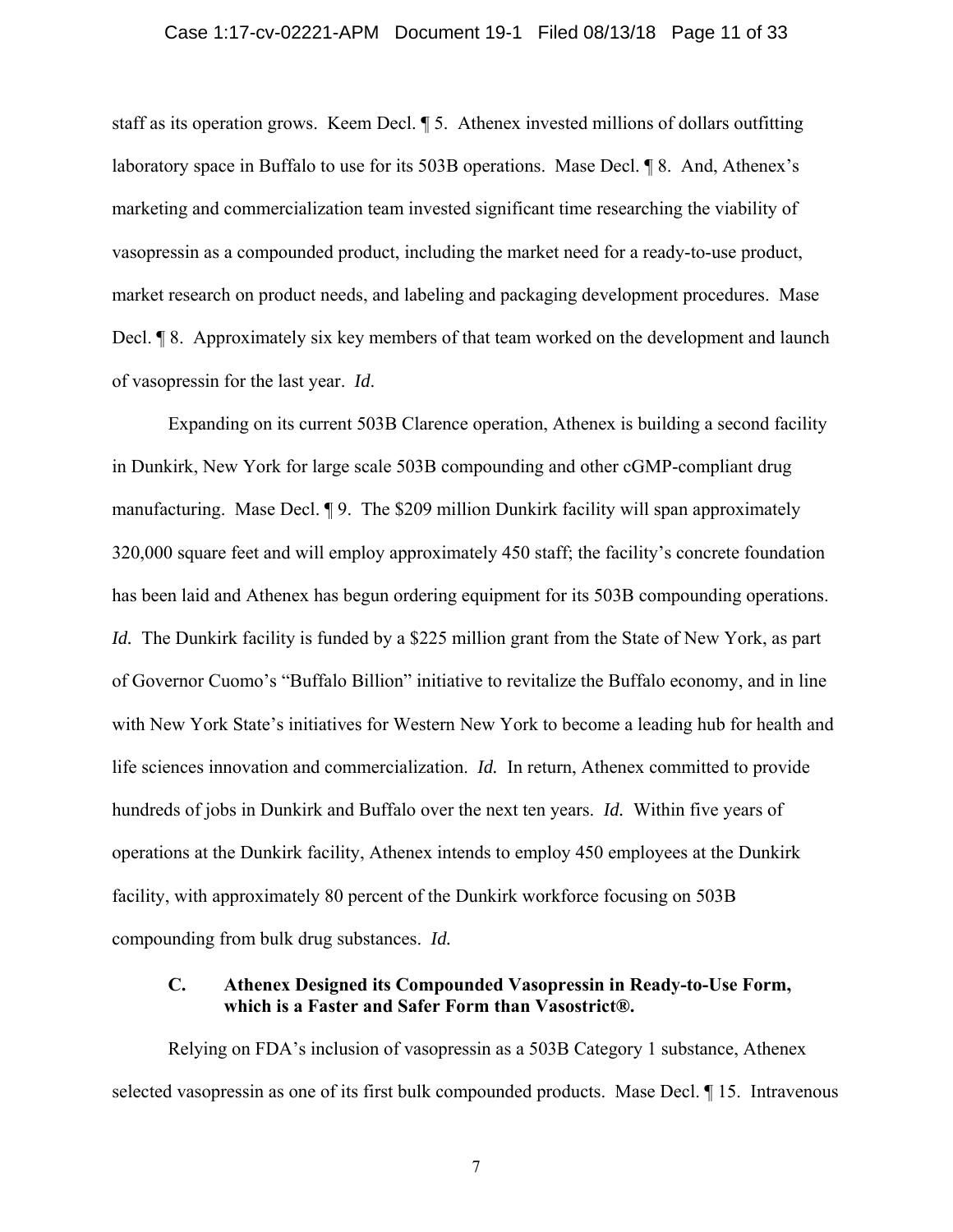### Case 1:17-cv-02221-APM Document 19-1 Filed 08/13/18 Page 12 of 33

vasopressin is a polypeptide hormone that causes contraction of vascular and other smooth muscles; it is used to increase blood pressure in adults with vasodilatory shock (*e.g*., postcardiotomy or sepsis) who remain hypotensive, despite fluids and catecholamines. Mase Decl. ¶ 10. Vasopressin is used mostly in emergency scenarios, like when a patient goes into cardiac arrest during surgery. *Id.*

Medical professionals have used intravenous vasopressin for this purpose for almost 100 years. *See* Declaration of Bridget S. McCabe ("McCabe Decl."), Ex. 1, Aaron Hakim, Ravi Gupa & Joseph S. Ross, *High Costs of FDA Approval for Formerly Unapproved Marketed Drugs*, 318 Journal of American Medical Association 2181, at 2181 (2017) (hereinafter "JAMA"). In November of 2014, Par received FDA approval for its version of vasopressin (Vasostrict®),<sup>7</sup> Compl. ¶ 52, and on December 15, 2014, FDA instructed all other suppliers of unapproved intravenous vasopressin to stop manufacturing their products by January 30, 2015, leaving only Par with an FDA-approved product, JAMA at 2181. During this time, Par leveraged its exclusivity to maximize sales. The average wholesale price of intravenous vasopressin surged from \$4.27 to \$138.40 per vial in November 2016—an increase of 3141%. JAMA 2181. In 2013, when there were multiple competing suppliers, total sales from intravenous vasopressin approximated \$4 million. *Id*. As of November 2016, annualized sales

<sup>&</sup>lt;sup>7</sup> Prior to the 1938 FDCA, thousands of drug products were on the market without FDA approval. JAMA 2181. In 2006, as part of the FDA's Unapproved Drugs Initiative, the FDA permitted companies to obtain FDA approval to market a drug already on the market through an abbreviated process that would not cause undue burden on consumers already using the drug. *Id*. Although Plaintiff's complaint refers to "painstaking efforts" to obtain FDA approval, Compl ¶ 2, its application for Vasostrict® to the FDA relied only upon a review of then published literature to characterize the pharmacology, safety, and efficacy of its drug, JAMA 2181. No new nonclinical pharmacology, toxicology or human studies supported the regulatory approval. JAMA 2181.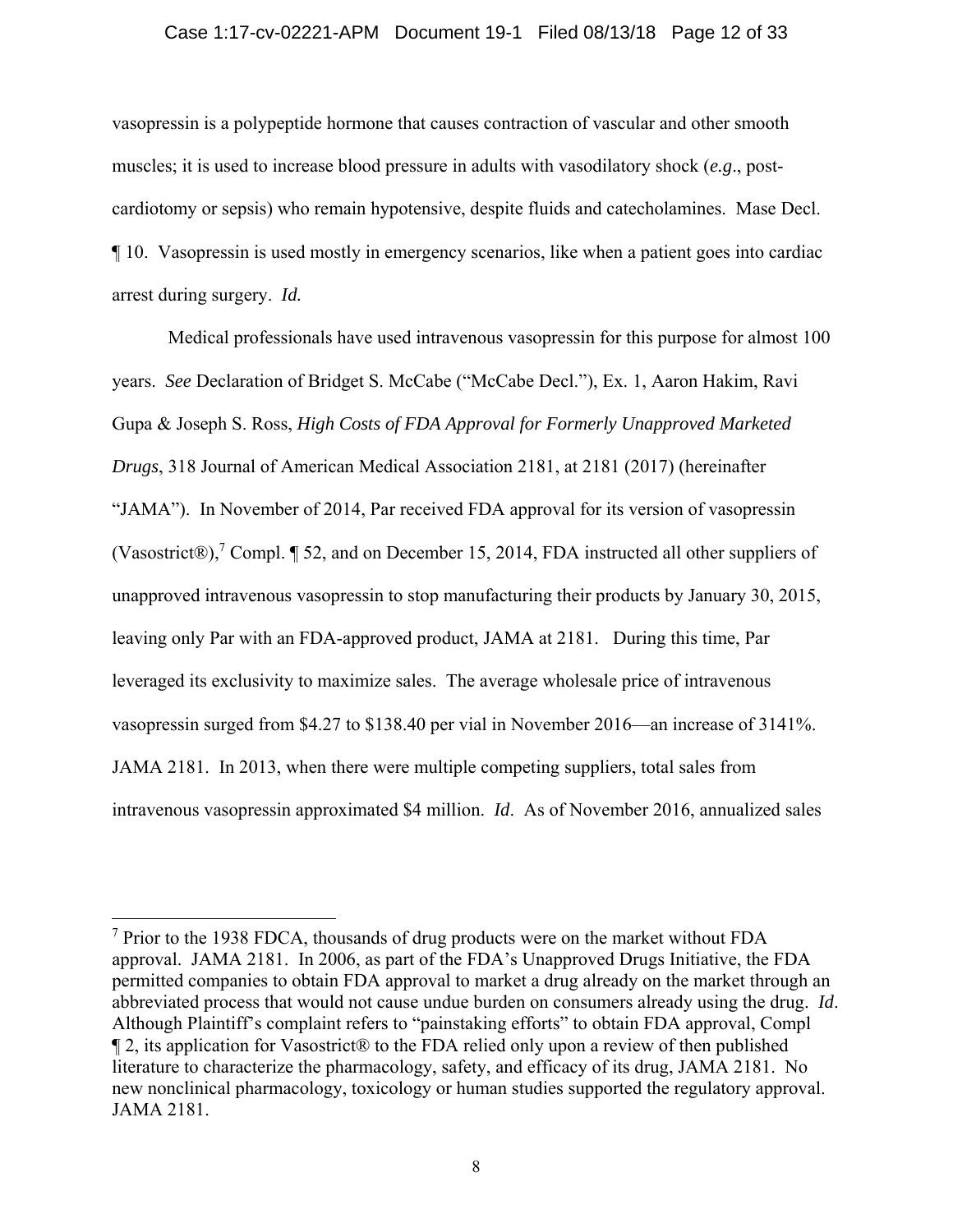of Vasostrict® totaled nearly \$400 million.8 *Id*.

*Par's Vasostrict® Is Not Ready-to-Use.* Vasostrict® is not produced in ready-to-use form and has a short shelf life. Mase Decl. ¶ 11. The health care provider must manipulate Vasostrict® into a saline or dextrose solution just before administering it to a patient;<sup>9</sup> once the product is readied, it must be discarded after 18 hours at room temperature (or 24 hours if the product was refrigerated), Compl. ¶ 53. The unavailability of a ready-to-use form of the drug has two primary shortcomings: (1) it takes precious time to prepare the drug for administration in emergency situations, *see* Mase Decl. ¶ 11; and (2) it presents a higher risk of human error or contamination when medical professionals admix vasopressin hurriedly and outside of an aseptic environment (*e.g*., without a laminar flow hood), *see id*.

For example, if the Vasostrict® is not in a cart in the medical unit it must be ordered from the pharmacy during the middle of a procedure, which can take 15 minutes or longer, if nothing goes wrong, where it will have to be mixed, and brought to the patient. Mase Decl. ¶ 12. Even if the Vasostrict® is stored in a cart in the medical unit, the multi-step process of mixing the right dosage is performed by the nurse or medical professional on the spot, outside of a sterile environment, and not under an aseptic hood. *Id*. To administer Vasostrict®, the following aseptic admixture steps are generally required:

1) Wash hands, remove any jewelry, put on gloves;

- 2) Gather all necessary materials for preparing the IV, making sure they are not expired, are free from particulate matter, and not leaking;
- 3) Select the correct number of Vasostrict® vials needed for the proper dosage (this frequently requires the nurse or medical professional to correctly measure part of a

<sup>&</sup>lt;sup>8</sup> "As a result of the high cost, reports have surfaced of [Vasostrict®] being removed from code carts, making it unavailable in life-threatening situations." JAMA 2181.

<sup>9</sup> *See* McCabe Decl., Ex. 6, Vasostrict® Sell Sheet (product label), available at http://www.parsterileproducts.com/products/assets/pdf/PI/2017/Vasostrict-1mL-10mL-3003619D.pdf (last visited on August 12, 2018).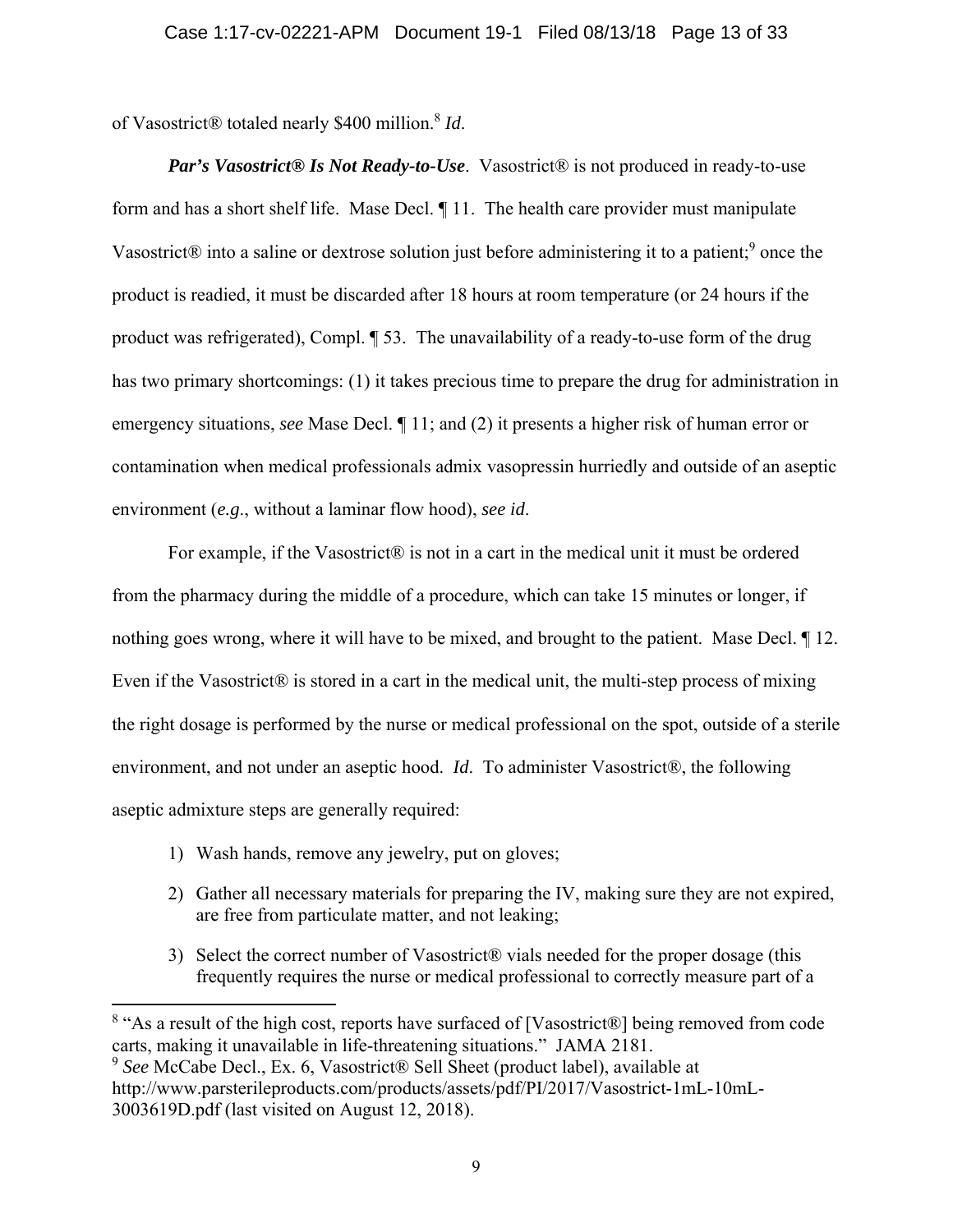vial (*e.g*., to measure out two and a half vials)—a step that adds time and potential for error);

- 4) Select the smallest gauge needle suited for the task and attach the needle to the syringe;
- 5) Clean the top of the vial with alcohol;
- 6) Inject an equal amount of air into the vial with the syringe and needle, before withdrawing the medication;
- 7) Draw into the syringe the proper amount of Vasostrict®, measuring and using partial doses if needed;
- 8) Remove the needle, activate the needle's safety device and dispose of needle;
- 9) Attach new needle;
- 10) Verify which IV bag diluent must be used and what volume should be added to make a sterile solution, then select the correct diluent;
- 11) Clean the insertion port of the IV bag with alcohol;
- 12) Input needle into IV bag insertion port and inject the Vasostrict<sup>®</sup> to mix with the diluent in the bag;
- 13) Inspect the product for particulate matter and discoloration prior to administration;
- 14) Create a label for the IV admixture, which includes the patient's name and identifying information, drug name and strength, infusion period, flow rate, expiration date and time (often in emergent situations, labeling is not available, which can lead to medication errors);
- 15) Insert IV tubing spike into bag; and
- 16) Hang the bag for intravenous delivery to the patient.

Mase Decl.  $\P$  12. This process might take approximately 5-7 minutes in a best-case scenario, if

nothing goes wrong. *Id*. If multiple vials are needed to make the right dose for a patient, some

of these steps must be repeated. *Id*.

There is potential for devastating human error at every step in this process. Mase Decl. ¶

13. For example, if the patient is given the wrong dose of Vasostrict®, serious medical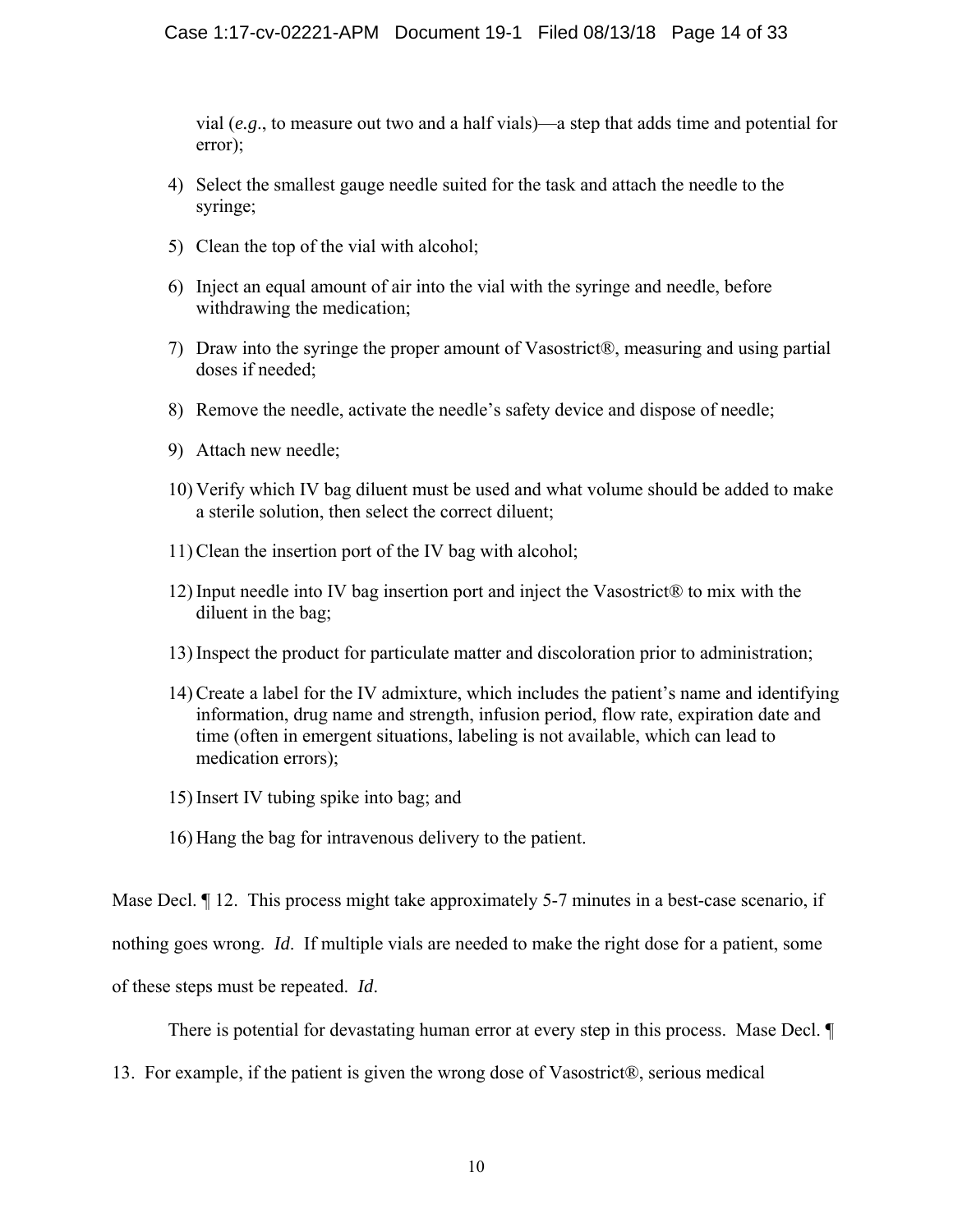### Case 1:17-cv-02221-APM Document 19-1 Filed 08/13/18 Page 15 of 33

complications could arise that may lead to death. *Id*. If the aseptic steps are not performed or are ineffective, the patient could have contaminated product injected into his or her bloodstream, which can lead to life-threatening infections. *Id*. As Plaintiff admits, "vasopressin products are associated with an array of potential adverse reactions including hemorrhagic shock, heart failure, and acute renal insufficiency." Compl. ¶ 53. "[T]he improper storage, preparation, or administration of vasopressin products may also have significant adverse consequences." *Id*. The availability of a clearly labeled, ready-to-use form of vasopressin addresses the risks that are otherwise presented by having someone who is not a pharmacist prepare the patient's Vasostrict® mixture in an unlabeled bag while the medical emergency is unfolding. Mase Decl. ¶ 12, 17.

*Athenex's vasopressin products are faster and safer*. Recognizing these shortcomings and after extensive market research, Athenex relied on the 2017 Guidance and worked to develop a ready-to-use form of vasopressin. Mase Decl. ¶¶ 14-15. Athenex's compounded vasopressin products are supplied in IV bags that do not require dilution or refrigeration and have a shelf life of 60 days. *Id*. 16. Athenex launched its vasopressin products on August 13, 2018, Mase Decl. ¶ 18; it currently supplies the products in 50 unit per 50 ML saline and 100 unit per 100 ML saline concentrations, *id*. ¶ 16.

Athenex's vasopressin products are faster to administer, not requiring any further dilution or mixing, because they are in ready-to-use form. Mase Decl. ¶ 17. Administering them to a patient also carries less risk of human error because, unlike the complex, multi-step process for Vasostrict®, Athenex's products can be administered to patients by simply selecting the proper dosage (by referencing the easy-to-read label that is applied on every bag during the manufacturing process) and connecting the bag to the patient's IV line. *Id.* Having a ready-to-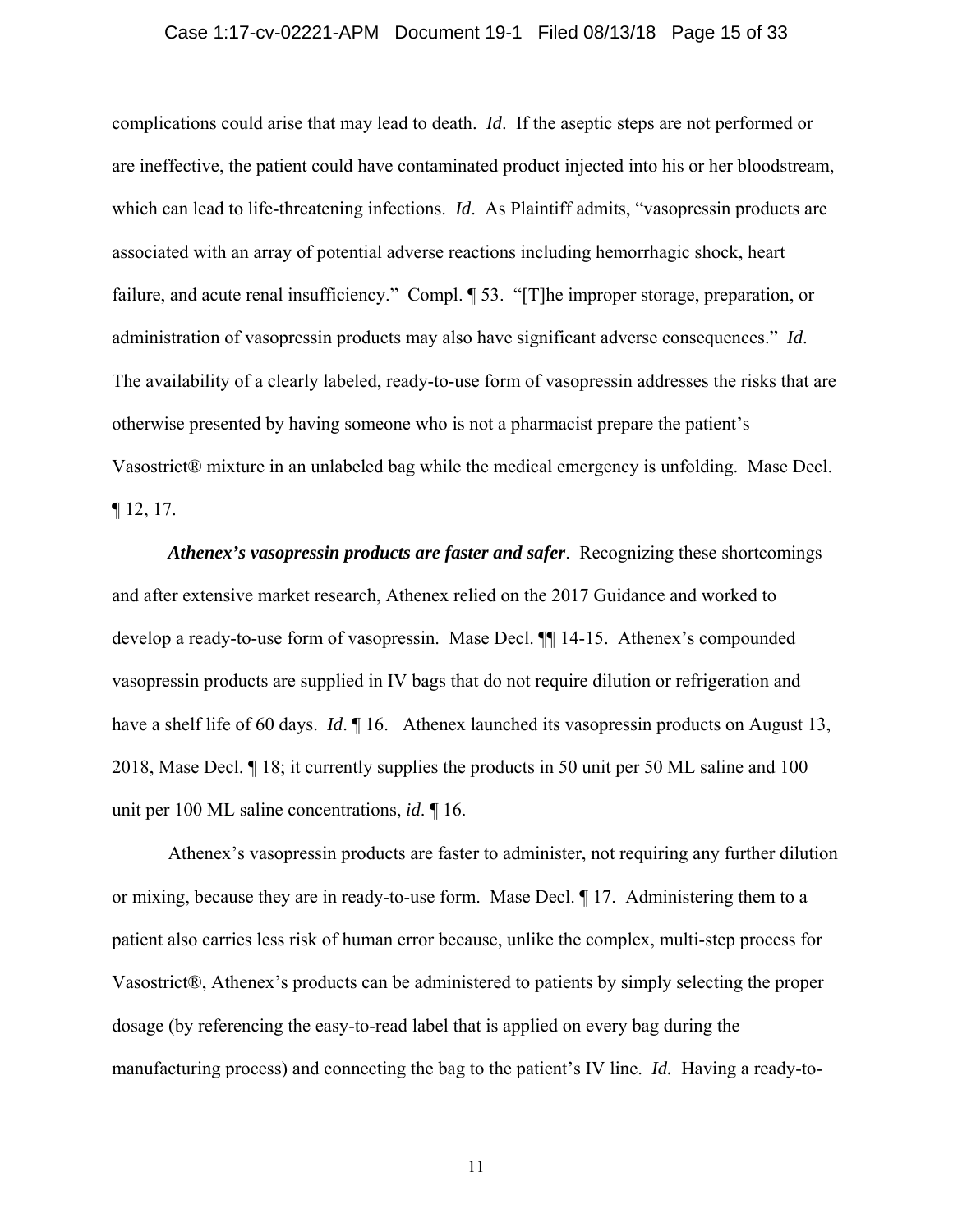### Case 1:17-cv-02221-APM Document 19-1 Filed 08/13/18 Page 16 of 33

use product is especially important in emergency cardiac events, where minutes matter. *Id*. These clinically important benefits were unavailable to patients and health practitioners when Vasostrict® was the only vasopressin product available.

Such clinical benefits enjoy a strong consensus in the medical community and government agencies alike. A highly-regarded health care accreditation organization called the Joint Commission<sup>10</sup> maintains two hospital accreditation standards that emphasize the importance of ready-to-use for medication management in the hospital setting. The standard titled "The hospital safely manages emergency medications" (MM.03.01.03) requires that "[e]mergency medications and their associated supplies are readily accessible in patient care areas" and "[w]henever possible, emergency medications are available in unit-dose, age-specific, and ready-to-administer forms." *See* McCabe Decl., Ex. 2, Joint Commission Standard MM.03.01.03. Similarly, the standard titled "The hospital safely dispenses medications" (MM.05.01.11) requires that "[m]edications are dispensed in the most ready-to-administer forms commercially available and, if feasible, in unit doses that have been repackaged by the pharmacy or licensed repackager." *See* McCabe Decl., Ex. 3, Joint Commission Standard MM.05.01.11.

The Centers for Medicare & Medicaid Services ("CMS"), part of Defendant U.S. Health and Human Services, provides in its State Operations Manual that "[w]henever possible, medications are dispensed in the most ready to administer form available from the manufacturer or, if feasible, in unit dose that have been repackaged by the pharmacy." McCabe Decl., Ex. 4,

<sup>&</sup>lt;sup>10</sup>The Joint Commission is an independent, not-for-profit, health-care-accreditation organization, formerly known as the Joint Commission on Accreditation of Healthcare Organizations. *See*  https://www.jointcommission.org/about\_us/about\_the\_joint\_commission\_main.aspx (last visited on Aug. 12, 2018). "Joint Commission accreditation and certification is recognized nationwide as a symbol of quality that reflects an organization's commitment to meeting certain performance standards." *Id*.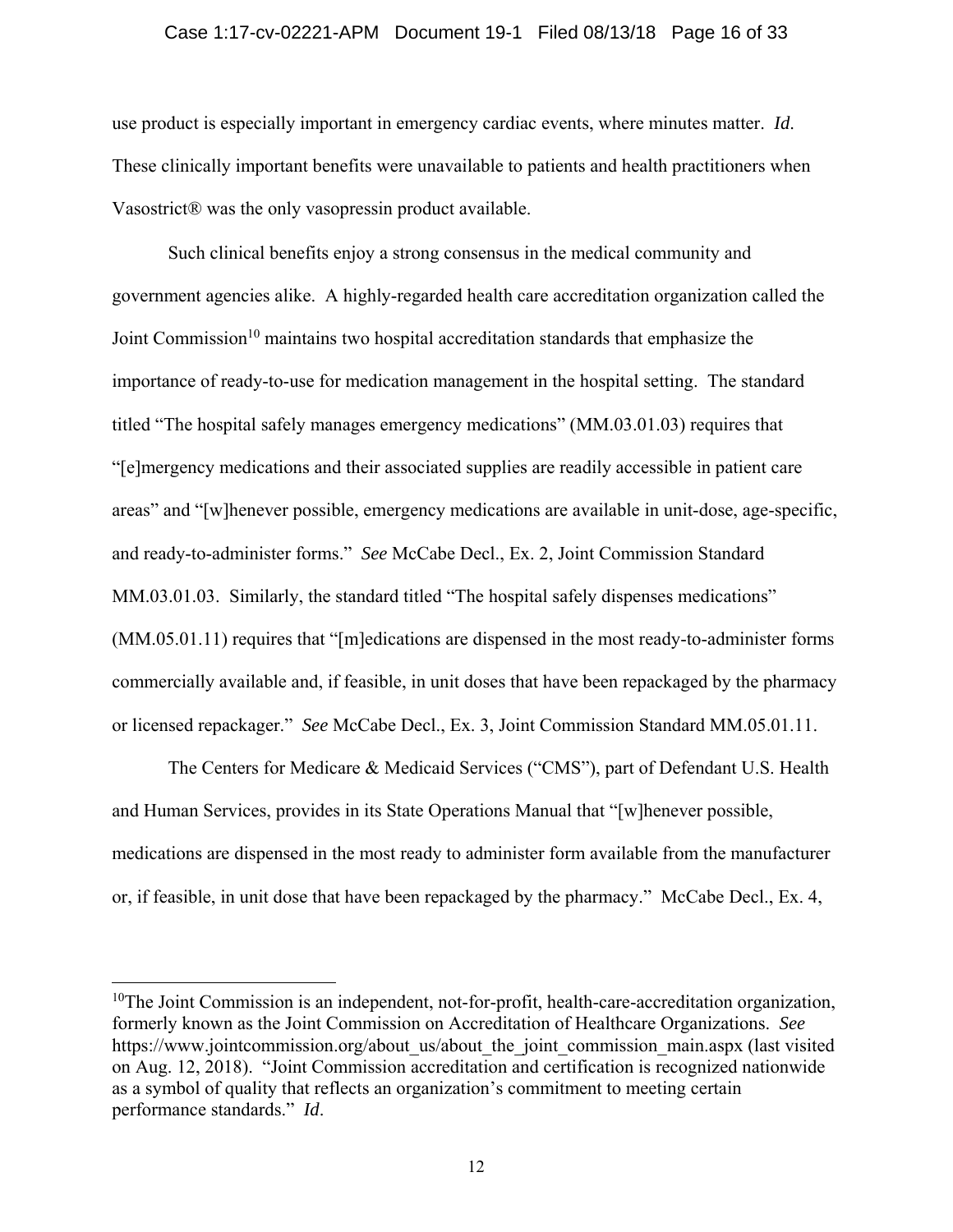### Case 1:17-cv-02221-APM Document 19-1 Filed 08/13/18 Page 17 of 33

Excerpt of CMS, State Operations Manual, Appendix A - Survey Protocol, Regulations and Interpretive Guidelines for Hospitals ("CMS Manual") at 312. The CMS Manual interprets 42 C.F.R. § 482.25, which is the federal regulation requiring hospitals to "have pharmaceutical services that meet the needs of the patients." 42 C.F.R. § 482.25.

In addition to timeliness, ready-to-use drugs like Athenex's vasopressin products are also clinically important because they decrease the risk of human error in administration. Mase Decl. 17. With a ready-to-use drug, the health care provider knows it has already been mixed properly, so the indicated dose is accurate. The clear labeling on a pre-packaged, ready-to-use drug ensures the right drug is administered in the intended dose. Mase Decl. ¶ 17.

# **D. Athenex Applies its cGMP-Compliant Manufacturing Process to Every Batch of Compounded Drug Product.**

The Athenex manufacturing process—applied to every batch of compounded drug product—comports with the same strict manufacturing process standards that govern FDAapproved, branded drug products. Keem Decl. ¶¶ 8-9.

Athenex's cGMP-compliant process of producing its compounded vasopressin products can be broadly described in five steps:

- 1) Athenex acquires all the materials needed to compound its vasopressin products from qualified sources, which it vets according to standard operating procedures, including ensuring that the supplier for the API (*i.e.*, bulk substance) is one approved by the FDA and recently audited to cGMP standards by the Athenex quality group. The materials needed to compound vasopressin include bulk drug substance (vasopressin), excipients, water for injection, formulation pH adjusters, and the intravenous ("IV") bags.
- 2) Although the bulk drug substance is one approved by the FDA, Athenex also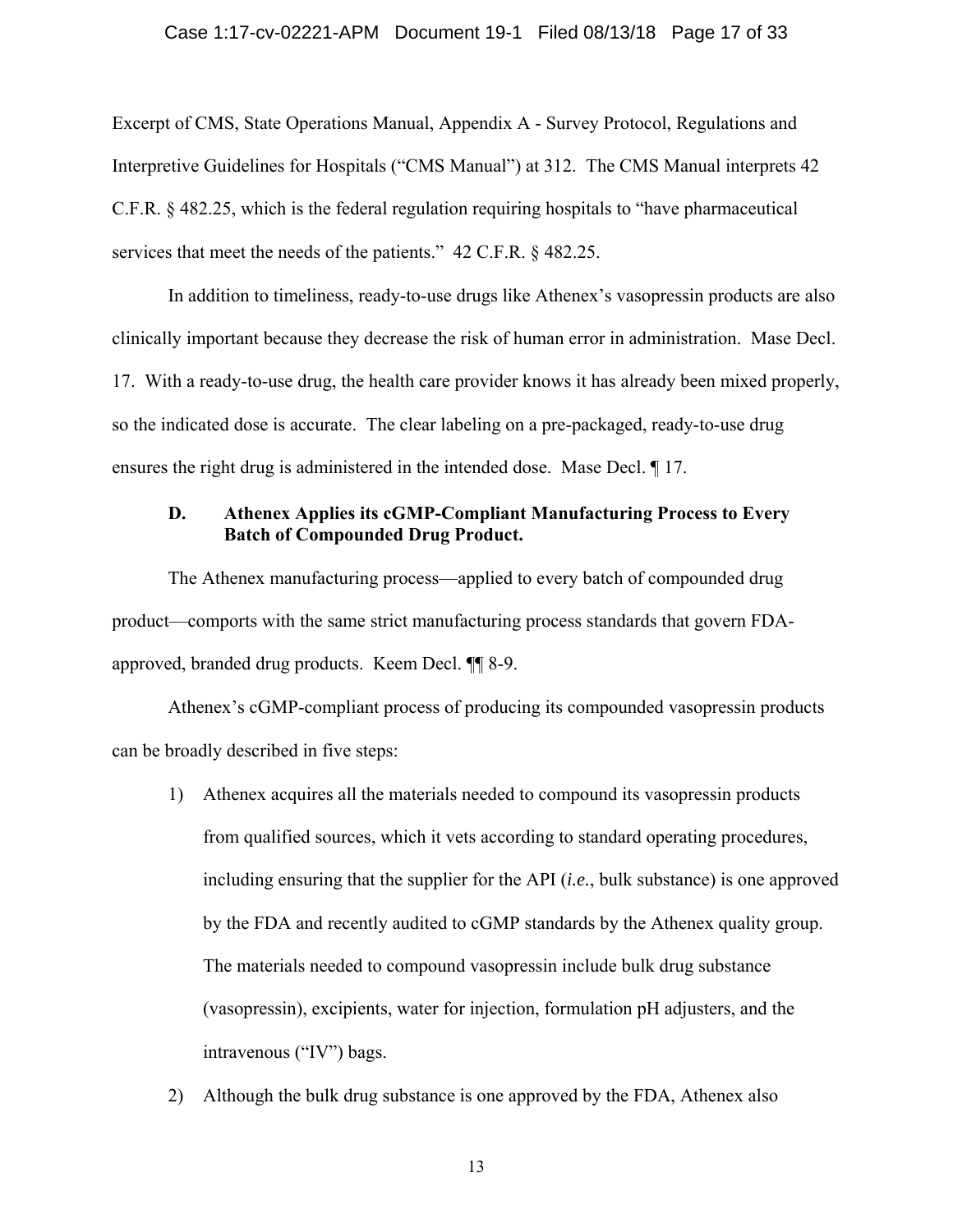conducts its own testing of critical parameters (*e.g*., potency) using industryrecognized standards, which are outlined in its standard operating procedures.

- 3) Athenex formulates the vasopressin from bulk and aseptically processes the material using validated methods, which includes a media fill validation using industryrecognized standards. The formulated product is then transferred to our aseptic suite (*i.e*., a "clean room") for further manufacturing.
- 4) Athenex fills the IV bags with the vasopressin substance in a clean room under ISO5 hoods using a standardized, automated process to ensure all bags are filled with the correct quantities. Athenex weighs each bag before and after filling to verify the amount delivered matches the batch record.
- 5) Athenex then rigorously inspects, labels, and packages the bags for delivery, testing and issuing a Certificate of Analysis for every batch it produces, to demonstrate the products are uniformly within prescribed quality, testing, and safety parameters.

Keem Decl. ¶ 8. At each step along the way, trained professionals check and double-check the processes described above. *Id*. Athenex also conducts destructive testing to demonstrate the absence of contamination in a microbiology suite, where gowned personnel use speciallydesigned techniques to confirm sterility. *Id.* ¶ 9. These rigorous manufacturing standards, which meet cGMP requirements—the same standard applied to the manufacture of branded pharmaceuticals—are followed every time Athenex produces a batch of compounded vasopressin. Keem Decl. ¶ 9.

# **E. Athenex's Bulk-Compounded Vasopressin is Safer than Compounding Sterile-to-Sterile.**

Compounding from bulk drug substances with a process like the one Athenex uses is safer than traditional sterile-to-sterile compounding starting from a finished drug product. The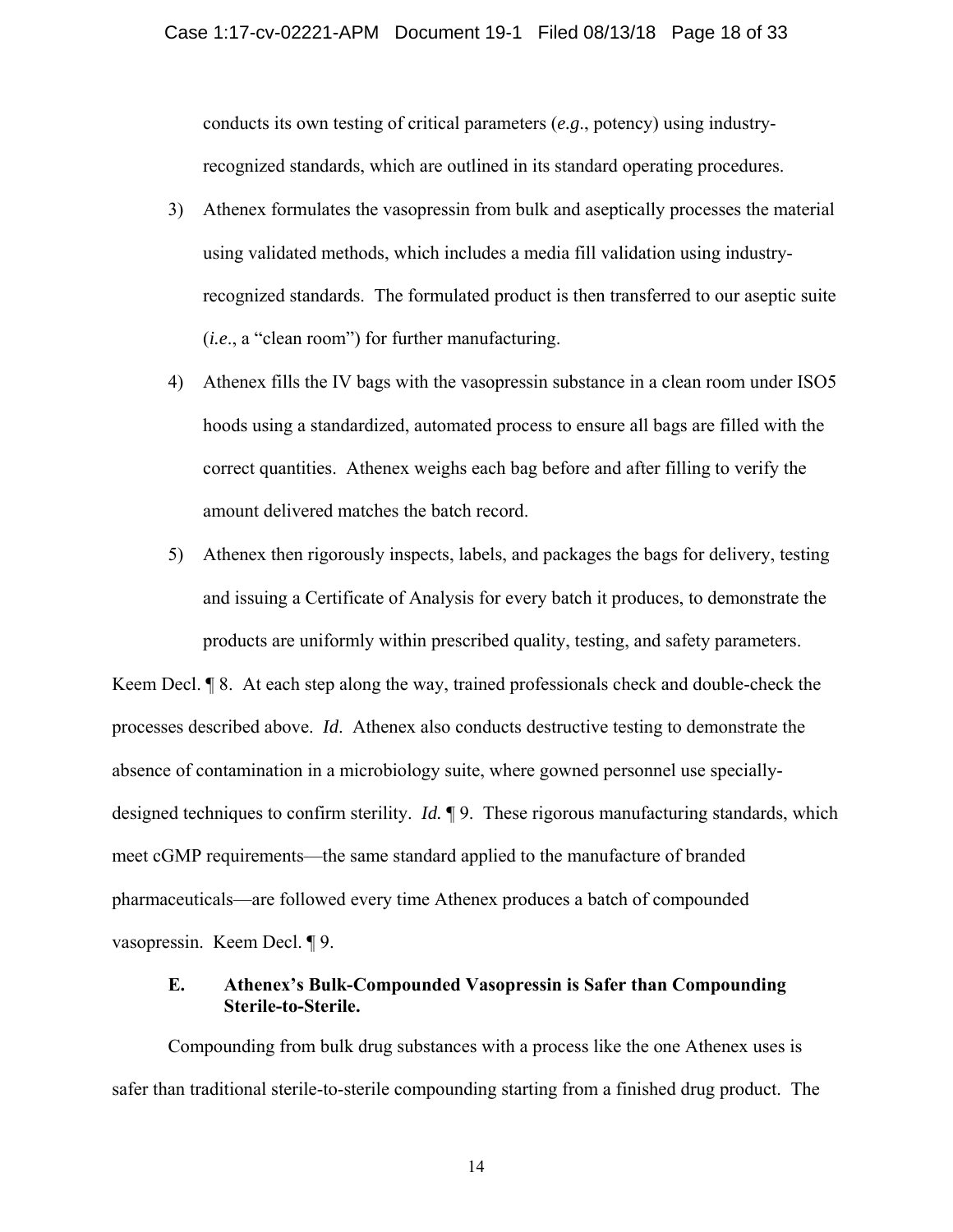# Case 1:17-cv-02221-APM Document 19-1 Filed 08/13/18 Page 19 of 33

Institute for Safe Medication Practice ("ISMP"), an independent, nonprofit organization focused on the safe use of medications and the prevention of medical errors with over 35 years of experience, recommends using a compounded, premixed product over a substance manually compounded.11 It states that, "[t]o the maximum extent possible, COMMERCIALLY-PREPARED, premixed parenteral products and unit dose syringes are used versus manually compounded sterile products."12 The term "commercially-prepared" means a "product available from either a commercial manufacturer or compounding facility."13

There are many ways in which compounding from bulk under Section 503B is safer than compounding from sterile-to-sterile.<sup>14</sup> For example, there is risk of contamination when bringing vials of an FDA-branded starting drug (like Vasostrict® for example) into an aseptic manufacturing suite for compounding because although the drug inside the vial is sterile, the outside is not and thus, each vial must be wiped down. Keem Decl. ¶¶ 11-12. These risks do not apply to bulk compounding, like with Athenex's process, because each bulk substance is processed into a sterile environment before coming into the clean room for processing. *Id*. ¶ 12. The chance for human error is also reduced when compounding from bulk drug substances because there are fewer manipulations in the manufacturing process. *Id*. By validating and automating the process, Athenex has reduced the risks of error. *Id*.

https://www.ismp.org/sites/default/files/attachments/2017-11/Guidelines%20for%20Safe% 20Preparation%20of%20Compounded%20Sterile%20Preperations\_%20revised%202016.pdf ("ISMP Report") (last visited August 12, 2018), at 8.

<sup>11</sup> Plaintiff also relies on the ISMP as an authority on medical safety. *See* Compl. ¶ 53.

<sup>12</sup> *See* McCabe Decl., Ex. 5, ISMP Guidelines for Safe Preparation of Compounded Sterile Preparations, Revised 2016, *available at*

<sup>13</sup> *Id.* at 16.

 $14$  The FDCA also authorizes compounding drugs by starting with a sterile, FDA-branded drug to create the compounded substance. This method, sanctioned under Section 503A, is favored by large drug companies producing FDA-branded products, likely because doing so requires the compounder to purchase their branded product, boosting their sales, rather than decreasing them.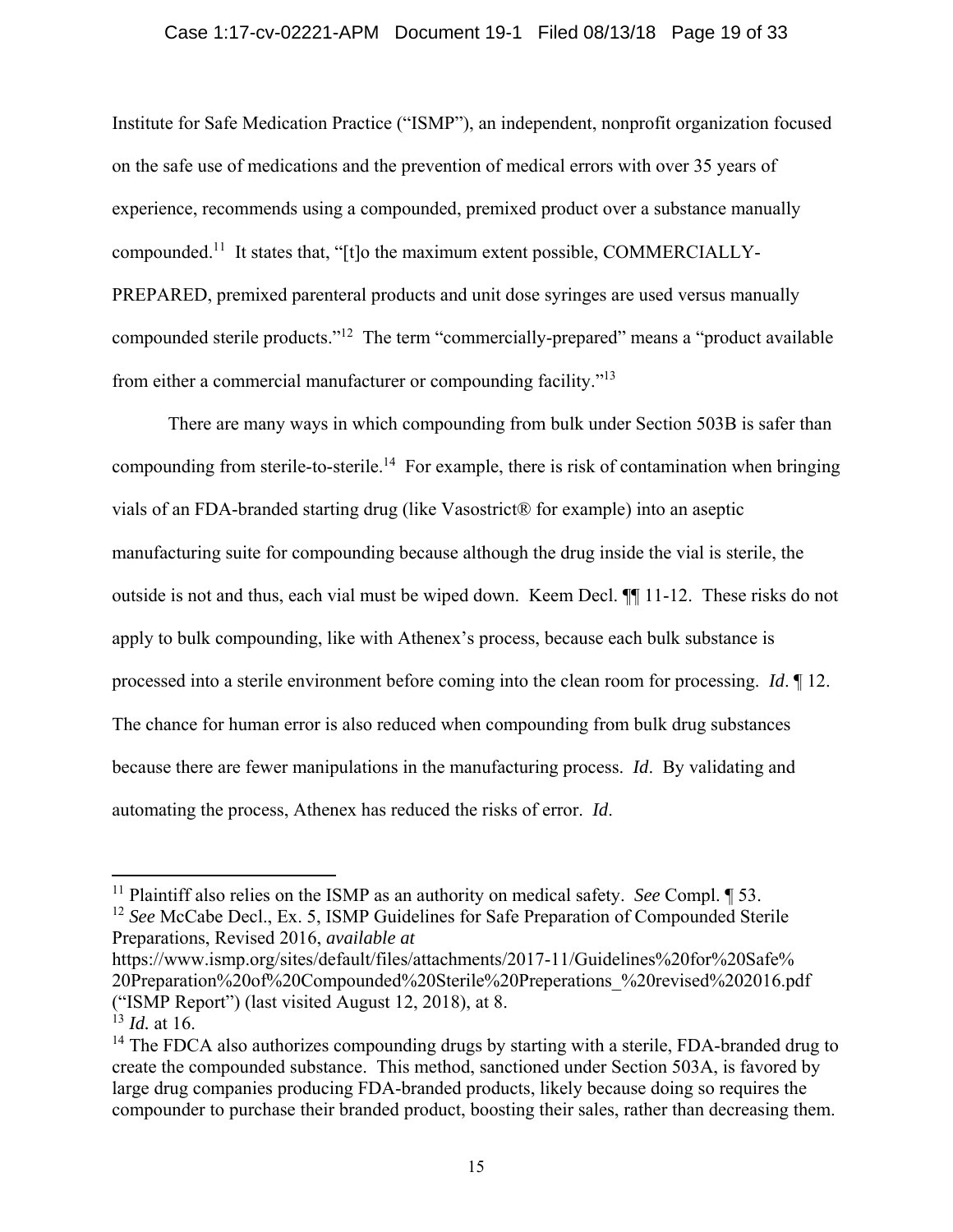# **IV. ARGUMENT**

## **A. Athenex is Entitled to Intervene as of Right.**

Under Rule 24(a), a person is entitled to intervene "as of right" based on its showing of four factors: "(1) the timeliness of the motion; (2) whether the applicant 'claims an interest relating to the property or transaction which is the subject of the action'; (3) whether 'the applicant is so situated that the disposition of the action may as a practical matter impair or impede the applicant's ability to protect that interest'; and (4) whether 'the applicant's interest is adequately represented by existing parties.'" *Mova Pharm. Corp. v. Shalala*, 140 F.3d 1060, 1074 (D.C. Cir. 1998) (quoting Fed. R. Civ. P. 24(a)) (citations omitted).15 In this Circuit, a party seeking intervention as of right must also demonstrate Article III standing. *Fund For Animals, Inc. v. Norton*, 322 F.3d 728, 731-32 (D.C. Cir. 2003) ("[B]ecause a Rule 24 intervenor seeks to participate on an equal footing with the original parties to the suit, he must satisfy the standing requirements imposed on those parties.") (internal quotations omitted).

As demonstrated below, Athenex meets the requirements to intervene "as of right" because it (1) has standing as a defendant; (2) its motion is timely (the case has been stayed since January 2018 and no dispositive motions have been filed); (3) its manufacture and sale of compounded vasopressin is a significant protectable interest relating to the subject matter of this litigation; (4) disposition of this action will impair or impede Athenex's interest in the

Fed. R. Civ. P. 24(a)(2).

<sup>&</sup>lt;sup>15</sup> Rule 24(a)(2) states in relevant part:

Upon timely application anyone shall be permitted to intervene in an action ... when the applicant claims an interest relating to the property or transaction which is the subject of the action and the applicant is so situated that the disposition of the action may as a practical matter impair or impede the applicant's ability to protect that interest, unless the applicant's interest is adequately represented by existing parties.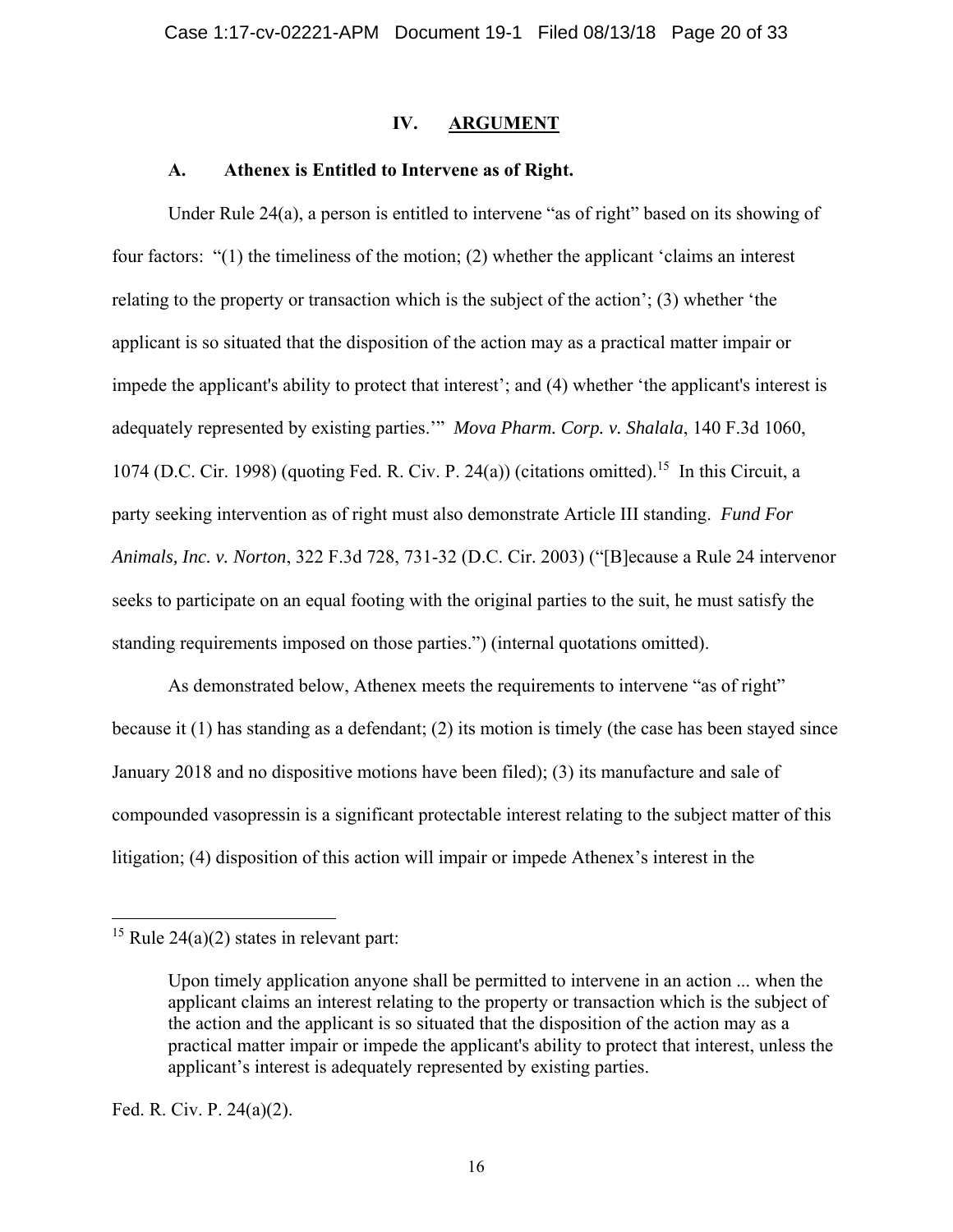### Case 1:17-cv-02221-APM Document 19-1 Filed 08/13/18 Page 21 of 33

manufacture and sale of compounded vasopressin; and (5) Athenex's interests are inadequately represented by the parties (Athenex and Plaintiff are directly adverse on the matter and the FDA cannot raise all of the same arguments available to Athenex).

## **1. Athenex Has Article III Standing to Intervene as a Defendant.**

Athenex has standing to intervene as a defendant seeking to uphold the 2017 Guidance on which it relies for its operations and sales of its compounded vasopressin products. When a party seeks to intervene as a defendant seeking to uphold government action, it needs to establish injury in fact caused by Plaintiff's requested relief, causation, and redressability. *Fund For Animals, Inc.*, 322 F.3d at 732-33 (intervening defendant showed injury-in-fact, causation, and redressability when the challenged government regulation threatened revenue and funding, that injury was "fairly traceable to the regulatory action," and a decision favorable to the government would prevent that loss from occurring); *Am. Horse Protection Assoc., Inc. v. Veneman*, 200 F.R.D. 153, 156-59 (D.D.C. 2001) (group of show horse trainers authorized to intervene as a right to defend the USDA's enforcement regime, when an animal protection group sued over the USDA's lax enforcement of a rule related to the method of training show horses).

Athenex meets the standing requirement for intervention as a defendant because Athenex would be injured in fact if the Court were to grant Plaintiff's requested relief, of either or both removing vasopressin from the 503B Category 1 List or vacating the 2017 Guidance. Mase Decl. ¶ 21. Denial of such relief would prevent harm to Athenex. *Fund For Animals*, 322 F.3d at 733; *Am. Horse Protection Assoc.*, 200 F.R.D. at 156-57. Plaintiff filed this lawsuit to vacate the FDA Guidance and remove vasopressin from the 503B Bulks List. As set forth above in Part III.B. *supra*, Athenex has expended considerable research effort and financial resources in reliance on the 2017 Guidance to develop its compounding business. Mase Decl. ¶¶ 8-9. If Plaintiff prevails, Athenex faces immediate concrete injury in the form of the loss of research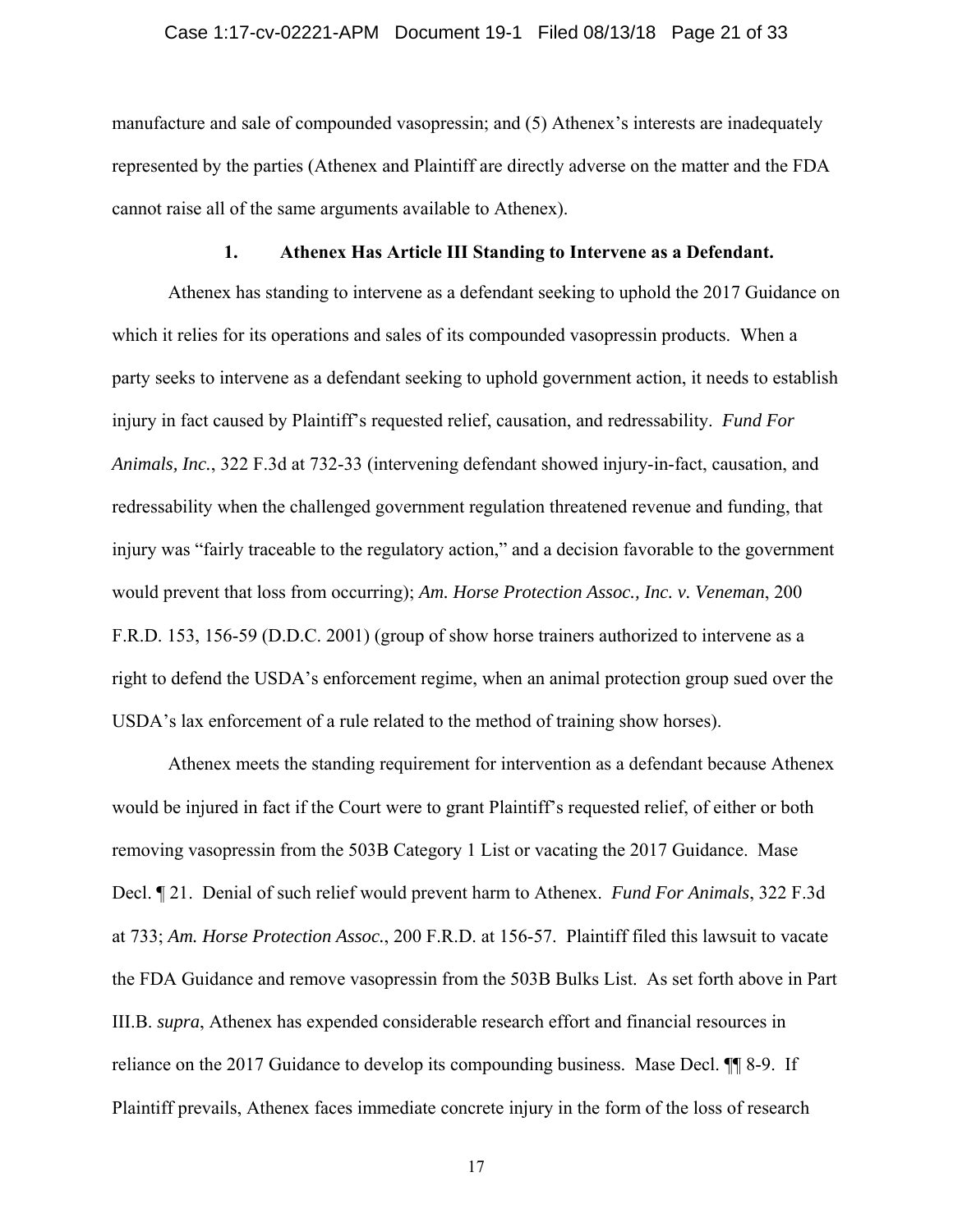# Case 1:17-cv-02221-APM Document 19-1 Filed 08/13/18 Page 22 of 33

and financial resources invested into its 503B operation, the loss of jobs (current and planned) dedicated to 503B compounded, and lost profits from being forced to cease selling its vasopressin products. Mase Decl. ¶ 21. Each of these harms is sufficient to show injury-in-fact. *See Fund For Animals*, 322 F.3d at 732-33 (intervenor's threatened loss of tourist dollars and reduction in funding for a conservation program established injury-in-fact).

Conversely, should Plaintiff's requested relief be denied,<sup>16</sup> Athenex would continue to produce and sell compounded vasopressin products and continue its 503B operation. This is precisely the injury-in-fact, causation, and redressability required to show Article III standing under D.C. Circuit precedent. *Id*.

Athenex's "standing to intervene is not diminished" simply "because it seeks to defend, rather than challenge, the [FDA] rule." *See, e.g*., *Assoc. Dog Clubs of N.Y. State v. Vilsack*, 44 F. Supp. 3d 1, 5 (D.D.C. 2014) (rejecting plaintiff's argument to the contrary) (quoting D.C. Circuit cases). Indeed, "a number of decisions in this Circuit have permitted intervention by parties seeking to defend government action." *Id*. (intervening-defendant had standing to defend USDA

 $16$  Par's Complaint is meritless and should be dismissed on at least two grounds as set forth in Athenex's proposed Answer, attached hereto, as Exhibit A. First, the 2017 Guidance is not "final agency action" and thus, not reviewable under the Administrative Procedure Act ("APA") 5 U.S.C. § 704. The 2017 Guidance does "not establish legally enforceable standards." It is only the FDA's "current thinking," is "interim," and constitutes only "recommendations." 2017 Guidance at 1. The 2017 Guidance fails the two part test of "final agency action" set forth by the U.S. Supreme Court in *Bennet v. Spear,* 520 U.S. 154, 177-78 (1987) ("consummation of the agency's decision-making process" and a decision by which "rights or obligations have been determined" or from which "legal consequences have been determined"). Second, the 2017 Guidance is also unreviewable under the APA because it is agency action "committed to agency discretion by law." 5 U.S.C.  $\S$  701 (a)(2). The 2017 Guidance is an exercise of the FDA's enforcement discretion and accordingly, is presumed immune from judicial review. *Heckler v. Cheney*, 470 U.S. 821,832 (1985) (ruling that FDA decision not to bring proceedings and not enforce FDCA against the state conducting lethal injections with FDA unapproved drugs for that purpose in death penalty cases was "committed to agency discretion" because the FDCA "gives [] no indication" of when the FDA should bring an enforcement action; therefore, FDA's decision to not enforce was not reviewable under the APA).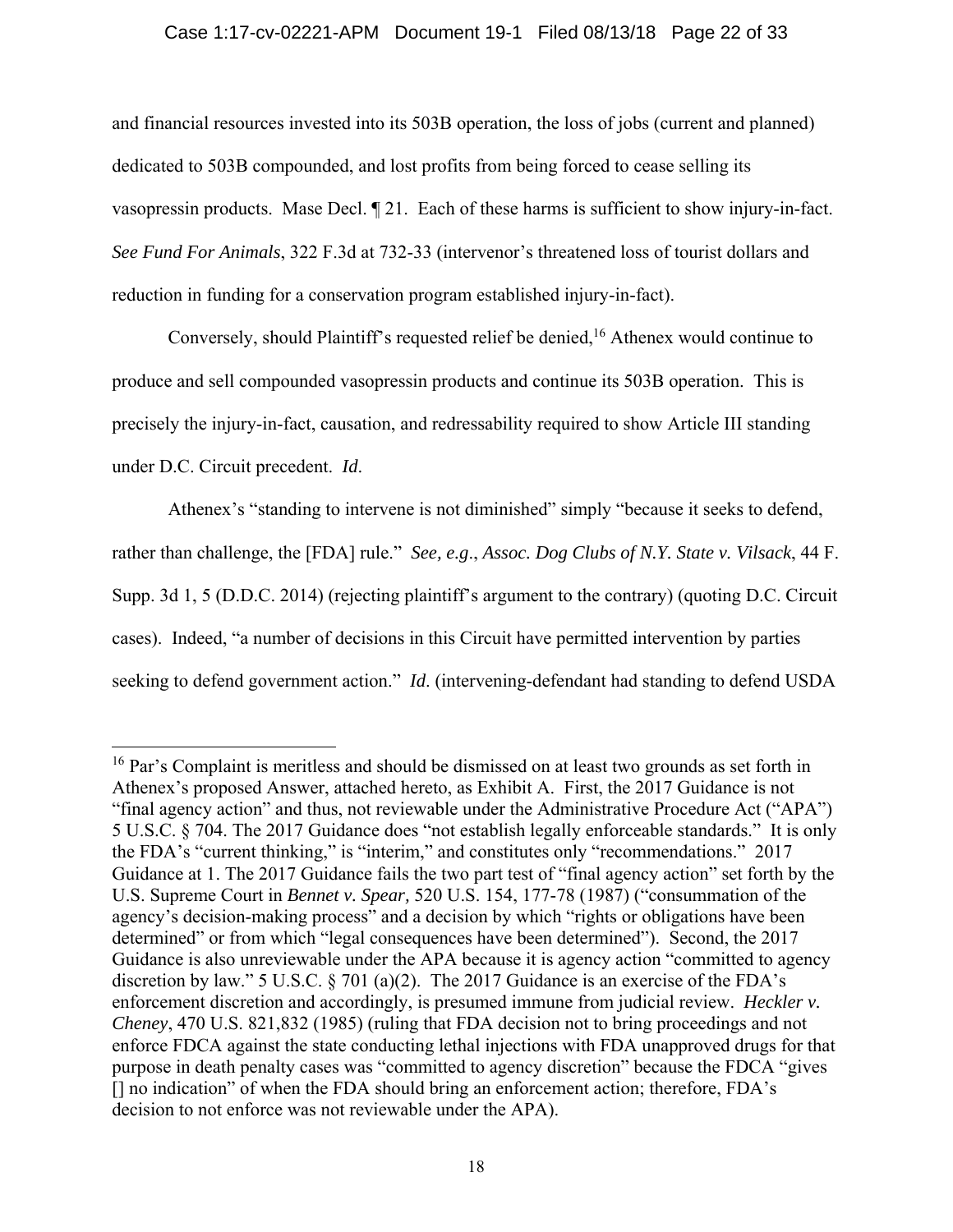### Case 1:17-cv-02221-APM Document 19-1 Filed 08/13/18 Page 23 of 33

rule that would impose injury if invalidated). *See, e.g*., *Fund for Animals*, 322 F.3d at 733-34 (D.C. Cir. 2003) (intervening-defendant had standing to defend U.S. Department of Interior rule that would impose injury if invalidated); *Military Toxics Project v. EPA*, 146 F.3d 948, 954 (D.C. Cir. 1998) (same, regarding defense of U.S. Environmental Protection Agency rule); *Wildearth Guardians v. Salazar*, 272 F.R.D. 4, 13-18 (D.D.C. 2010) (same, regarding defense of action by the U.S. Department of Interior and U.S. Fish and Wildlife Service).

Moreover, Plaintiff itself recognizes that Athenex has a stake in this proceeding by impliedly referencing Athenex in its Complaint. Compl. ¶ 67. After alleging that the 2017 Guidance it challenges illegally permits another compounder, QuVa Pharma, Inc., to launch a compounded version of vasopressin, Compl. ¶¶ 57-66, Plaintiff further alleges that "at least one other compounder, is also working to prepare a bulk compounded vasopressin drug for launch" and cited the July 28, 2017 vasopressin nomination letter from Baker Hostetler. Compl. ¶ 67. This "other compounder" is Athenex and the relief Plaintiff seeks will injure Athenex, barring it from compounding its vasopressin products. Mase Decl. ¶¶ 14, 21. Under these circumstances, Athenex meets the requisite standing requirement to intervene as a defendant in this action.

# **2. Athenex Has a Significant Protectable Interest in Upholding the FDA Guidance and Vasopressin's Inclusion on the Category 1 List.**

The first factor of Rule 24 (a)'s four-part test is that the putative intervenor have "an interest relating to the property or transaction which is the subject of the action." *See, e.g*., *Fund For Animals, Inc.*, 322 F.3d at 735 (citing Fed. R. Civ. P. 24(a)). "The test operates in large part as a 'practical guide,' with the aim of disposing of disputes with as many concerned parties as may be compatible with efficiency and due process." *Wildearth Guardians v. Salazar*, 272 F.R.D. 4, 12–13 (D.D.C. 2010) (citing *U.S. v. Morten,* No. 09-1018, 2010 WL 3069060, at \*5 (D.D.C. Aug. 4, 2010)).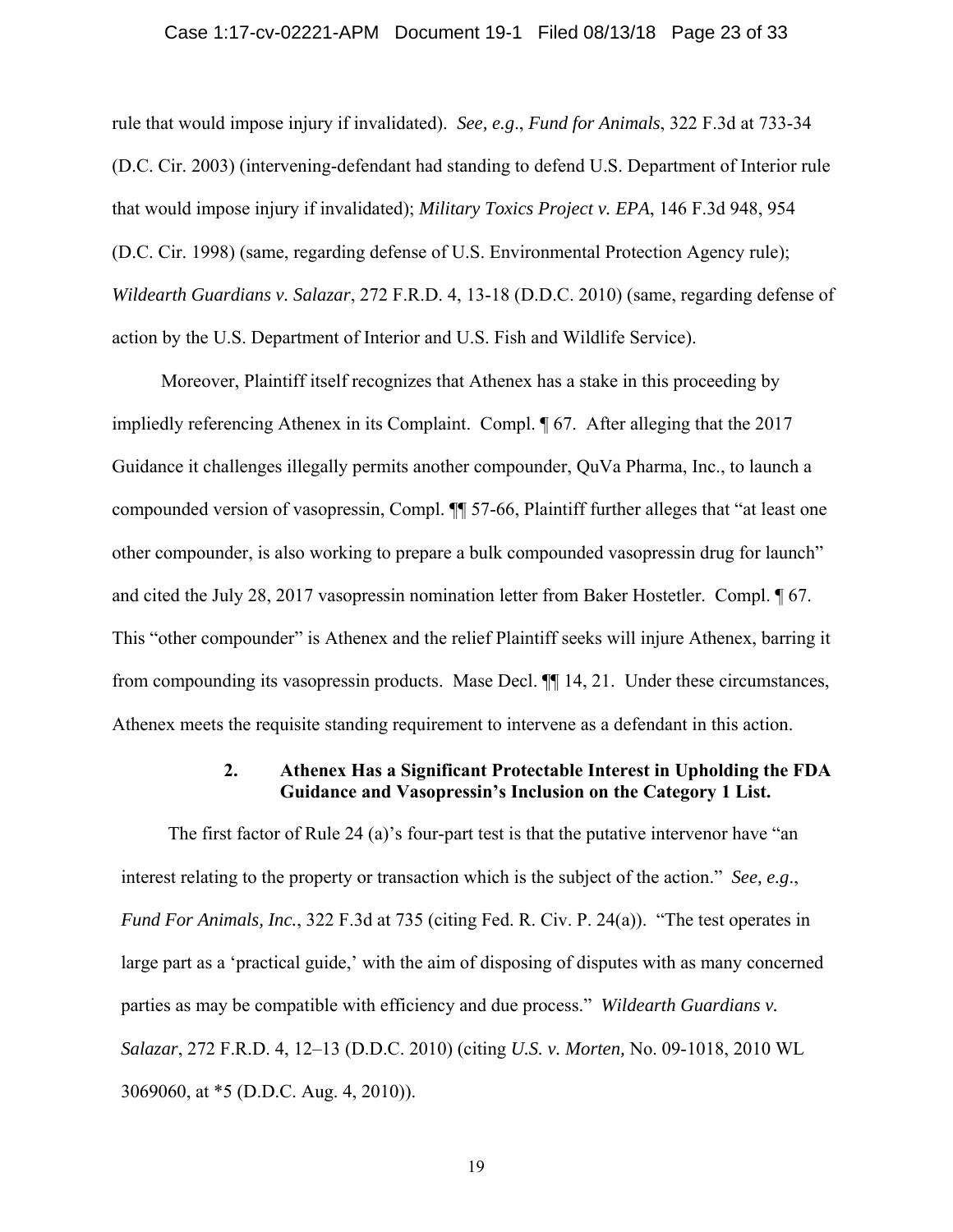### Case 1:17-cv-02221-APM Document 19-1 Filed 08/13/18 Page 24 of 33

Just as Athenex has Article III standing to defend the FDA Guidance and the Category 1 listing of vasopressin, *see supra*, Part IV.A.1, it also has an important interest in the "transactions," which here, are the FDA interim actions that are the subject of this litigation, because if Plaintiff obtains its requested relief, Athenex will be forced to cease its marketing and sale of its vasopressin products, Mase Decl. ¶ 21. *See Fund For Animals*, 322 F.3d at 735 ("The second factor is also readily dispatched. Our conclusion that the [intervenor] has constitutional standing is alone sufficient to establish that [it] has 'an interest relating to the property or transaction which is the subject of the action'"); *Assoc. Dog Clubs*, 44 F. Supp. 3d at 6 (litigant who had standing to intervene also had a protectable interest in the suit, under FRCP 24(a) because "in this Circuit, satisfying constitutional standing requirements demonstrates the existence of a legally protected interest") (internal quotations omitted); *Wildearth Guardians*, 272 F.R.D. at 13 ("In most instances, the standing inquiry will fold into the underlying inquiry under Rule 24(a): generally speaking, when a putative intervenor has a 'legally protected' interest under Rule 24(a), it will also meet constitutional standing requirements, and *vice versa.*") (citing *Roeder v. Islamic Republic of Iran,* 333 F.3d 228, 233 (D.C. Cir. 2003)).

Furthermore, it was Athenex, through its counsel Baker & Hostetler LLP, who nominated vasopressin for inclusion on the list of bulk drug substances that can be used for compounding under section 503B of the FDCA. Mase Decl.  $\parallel$  14. As a result of its nomination, FDA listed vasopressin as a "503B Category 1" substance for purposes of the "Guidance." *Id*.; *see also* Compl. ¶ 67. Athenex has begun producing and selling its compounded vasopressin products in reliance on vasopressin's status as a Category 1 compounding substance under the Guidance. Mase Decl.  $\P$  18, 20. Athenex has spent considerable time and resources developing ready-to-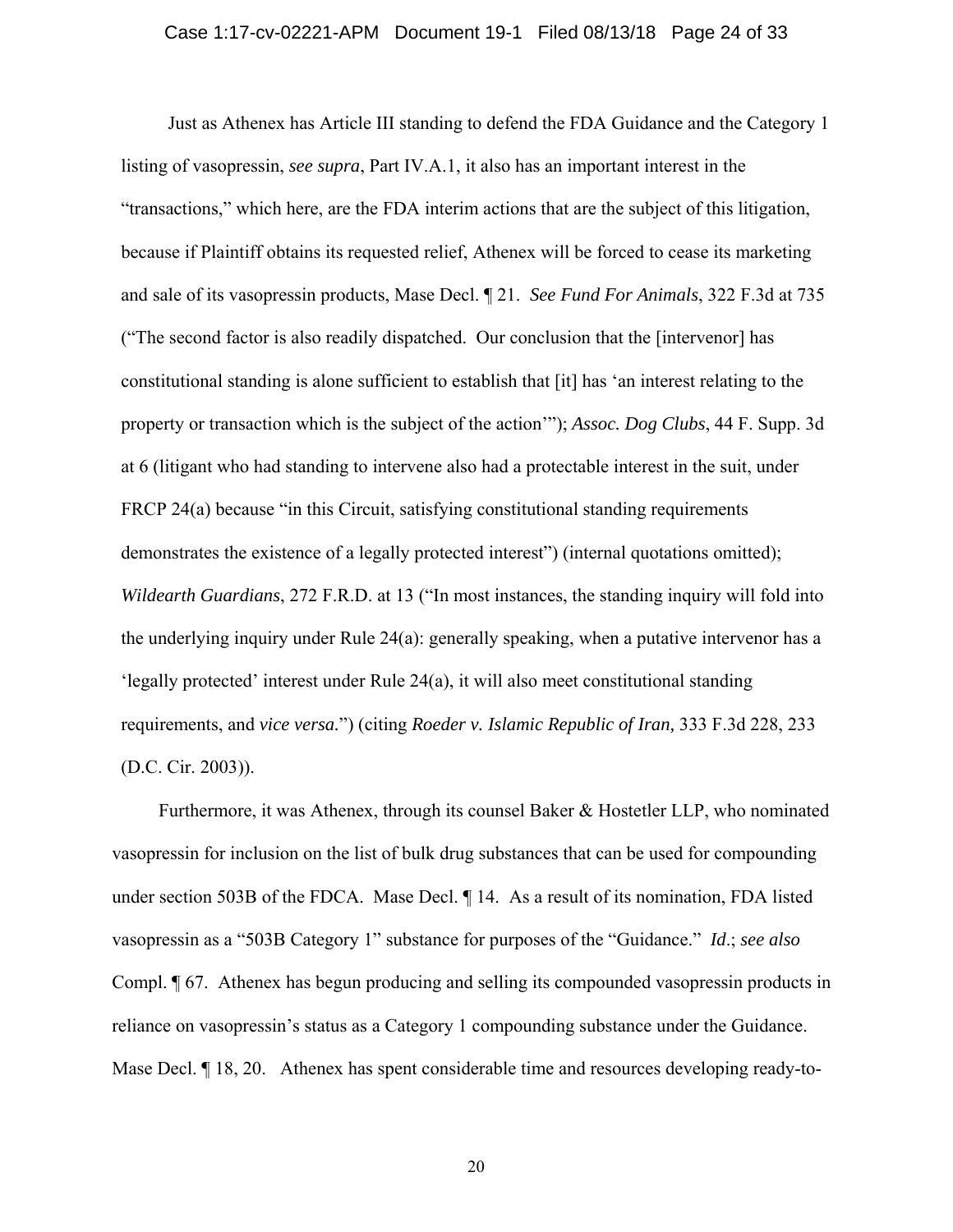### Case 1:17-cv-02221-APM Document 19-1 Filed 08/13/18 Page 25 of 33

use vasopressin products. *See* Part III.B., *supra*. Additionally, vasopressin is one of Athenex's inaugural bulk compounded products made under Section 503B, Mase Decl. ¶ 20, and part of Athenex's efforts to build its reputation for high quality and safe compounded products, which is a top priority for Athenex, Keem Decl. ¶ 4; Mase Decl. ¶ 21. It is crucial that Athenex continue the production and sale of vasopressin, so that Athenex may avoid the possibility of losing the goodwill and positive brand-reputation that it is continuing to build with its growing customer base. Mase Decl. ¶ 21. The alternative would be devastating to Athenex's 503B operation. *Id*.

There is a need for Athenex's vasopressin products because the ready-to-use form is safer and has a longer shelf life than the branded vasopressin products Plaintiff sells. *See* Part III.C., *supra*. It is also less expensive than Plaintiff's drug, which has dramatically increased in price, by 3141% (from \$4.27 to \$138.40 per vial), in the roughly two years that Plaintiff has enjoyed exclusivity. *See* JAMA at 2181. Many healthcare providers recognize the clinical importance of Ahenex's ready-to-use form, *see* Part III.C., s*upra*, and the Institute for Safe Medical Practices agrees that to "the maximum extent possible," a commercially prepared (or compounded) "premixed" product should be used, "versus manually compounded sterile products," *see* McCabe Decl, Ex. 5, ISMP Report at 8, 16. Athenex worked to develop a product that would satisfy this market need, Mase Decl. ¶¶ 14, 19, and thus, it holds a significant interest in keeping its product on the market. Because the relevant "property" under Rule 24 intervention is Athenex's compounded vasopressin products, which it produces and sells in reliance on the 2017 Guidance, Mase Decl. ¶¶ 18-20, and the relevant Rule 24 "transaction" is the 2017 Guidance and FDA's corresponding list naming vasopressin as Category 1—which Plaintiff seeks to invalidate—"there can be no question that [Athenex] has the requisite interest." *See Fund For Animals*, 322 F.3d at 735; *Mova Pharm. Corp.*, 140 F.3d at 1074.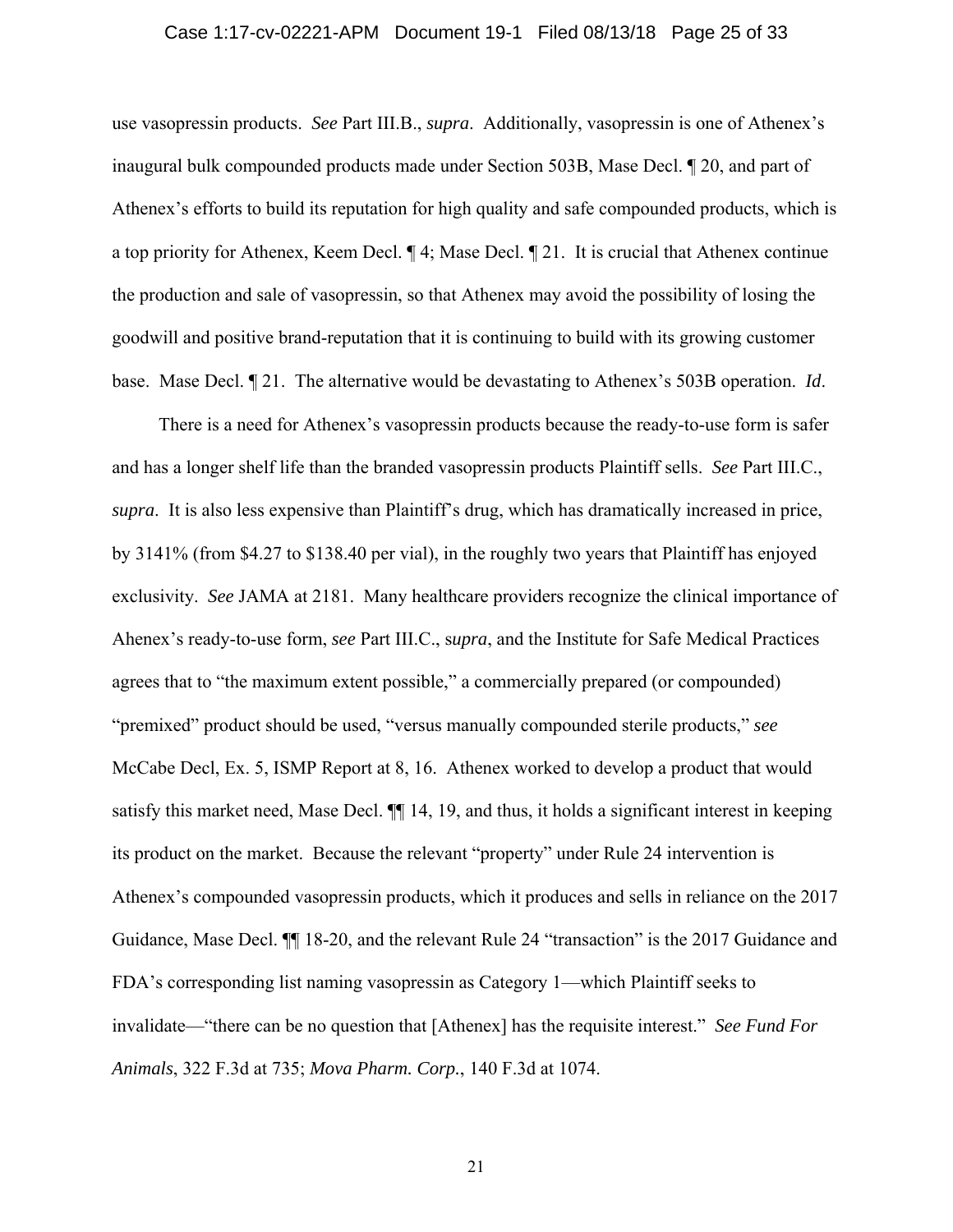# **3. The Disposition of this Action May Impair or Impede Athenex's Ability to Protect its Interest.**

Athenex easily meets the second factor of Rule 24(a): Plaintiff's lawsuit threatens to impair Athenex's interest in the action. Under this prong, "[t]he inquiry is not a rigid one: consistent with the Rule's reference to dispositions that may "as a practical matter" impair the putative intervenor's interest, Fed. R. Civ. P. 24(a)(2), courts look to the "practical consequences" of denying intervention." *Wildearth Guardians v. Salazar*, 272 F.R.D. 4, 13 (D.D.C. 2010) (citing *Fund for Animals, Inc. v. Norton,* 322 F.3d 728, 735 (D.C. Cir. 2003)). Simply put, if granted, Plaintiff's relief sought would force Athenex to stop selling its compounded vasopressin products. Mase Decl. ¶ 21. Thus, Athenex "is so situated that the disposition of the action may as a practical matter impair or impede" Athenex's "ability to protect its interest." *Mova Pharm. Corp.*, 140 F.3d at 1074.

The second factor is satisfied because the 2017 Guidance at issue benefits Athenex and vacating it and striking vasopressin from the Category 1 List—as Plaintiff asks the Court to do would remove that benefit. *See, e.g*., *Assoc. Dog Clubs of New York State v. Vilsack*, 44 F. Supp. 3d 1, 6 (D.D.C. 2014) (concluding this factor was met because the intervenor would be harmed if Plaintiff prevailed and further observing that "[t]his potential harm is not obviated by the [intervenor's] ability to 'reverse an unfavorable ruling by bringing a separate lawsuit,' given the cost and delay of doing so") (citing *Fund for Animals,* 322 F.3d at 735); *accord Am. Horse Prot. Ass'n,* 200 F.R.D. at 158–59.

Furthermore, if Plaintiff were granted the relief it seeks, to remove vasopressin from inclusion as a Category 1 compound for purposes of the 2017 Guidance, that precedent may make it more difficult for Athenex to succeed in a future suit against FDA if the agency does not ultimately include vasopressin in its published list of bulk drug substances. Intervention is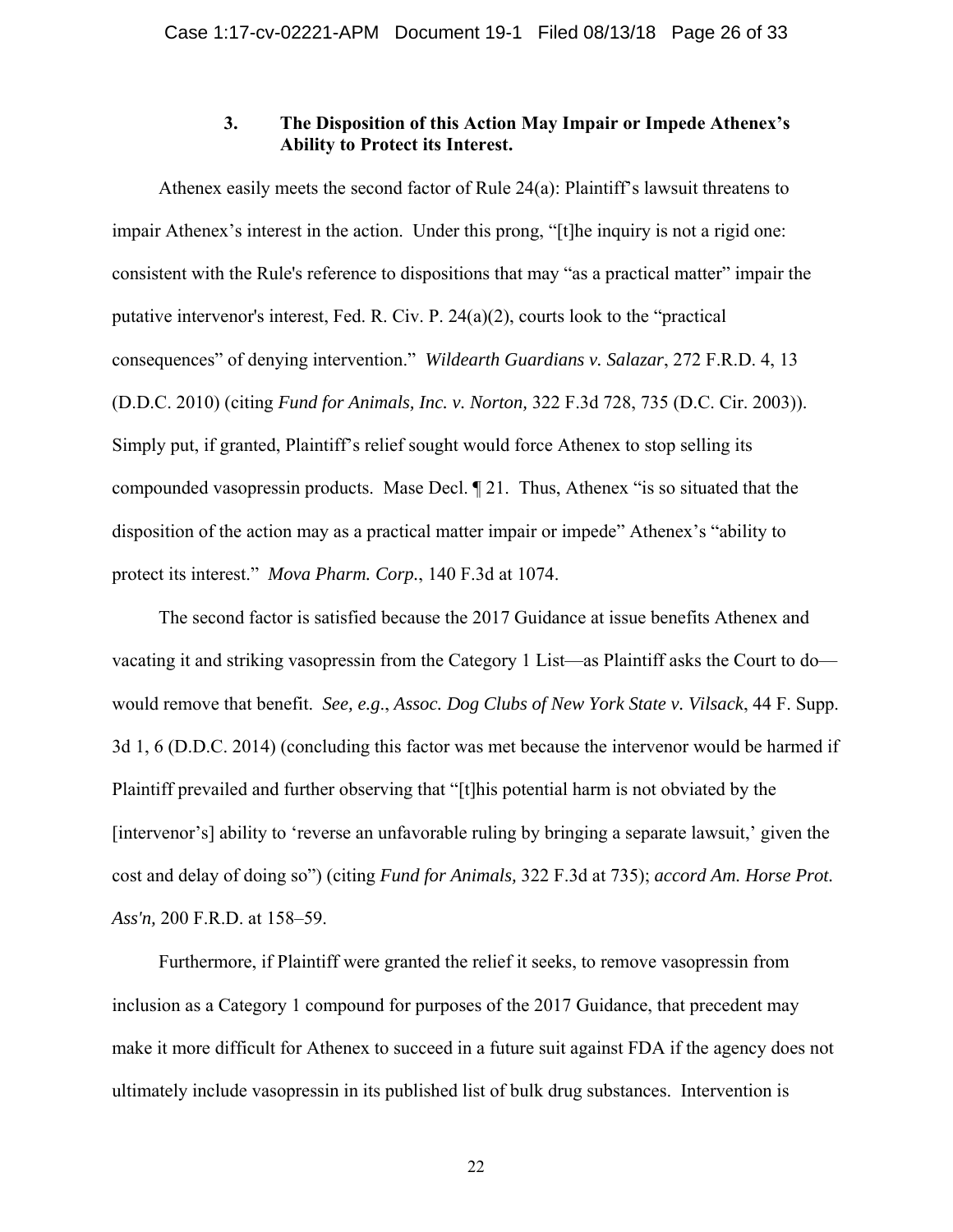warranted where the litigation "could establish unfavorable precedent that would make it more difficult for [the intervenor] to succeed" in any future suit to enforce his rights. *Roane v. Leonhart*, 741 F.3d 147, 151 (D.C. Cir. 2014).

# **4. Athenex's Interests Are Not Adequately Represented by the Existing Parties.**

Athenex also satisfies Rule 24(a) because no existing party represents its interests. *Fund for Animals*, 322 F.3d at 735. "This requirement is 'not onerous'" and the "movant need only show that the current representation *may be* inadequate." *Assoc. Dog Clubs*, 44 F. Supp. 3d at 6– 7 (quoting *Fund for Animals,* 322 F.3d at 735) (emphasis added). The "putative intervenor's burden here is *de minimis*." *Wildearth Guardians*, 272 F.R.D. 4, 13 (D.D.C. 2010) (citing *Fund for Animals,* 322 F.3d at 735). Courts in the D.C. Circuit often conclude that "governmental entities do not adequately represent the interests of aspiring intervenors," *Fund for Animals*, 322 F.3d at 736, and "that private companies can intervene on the side of the government, even if some of their interests converge," *Hardin v. Jackson*, 600 F. Supp. 2d 13, 16 (D.D.C. 2009).

Neither of the existing parties represent Athenex's interests. Plaintiff's interests are directly opposed to those of Athenex because Plaintiff seeks to invalidate the 2017 Guidance on which Athenex relies to sell its compounded vasopressin products and seeks to strike vasopressin from the 503B Category 1 list. The Federal Defendants do not adequately represent the interests of Athenex in this litigation because those Defendants are regulators, not private parties engaged in the regulated conduct at issue in this lawsuit and they are not charged with protecting Athenex's private interests. *See Fund for Animals*, 322 F.3d at 736 ("[W]e have often concluded that governmental entities do not adequately represent the interests of aspiring intervenors."); *accord Wildearth Guardians*, 272 F.R.D. at 13. The Federal Defendants do not have any commercial stake at issue, like Athenex has in the inclusion of vasopressin as a Category 1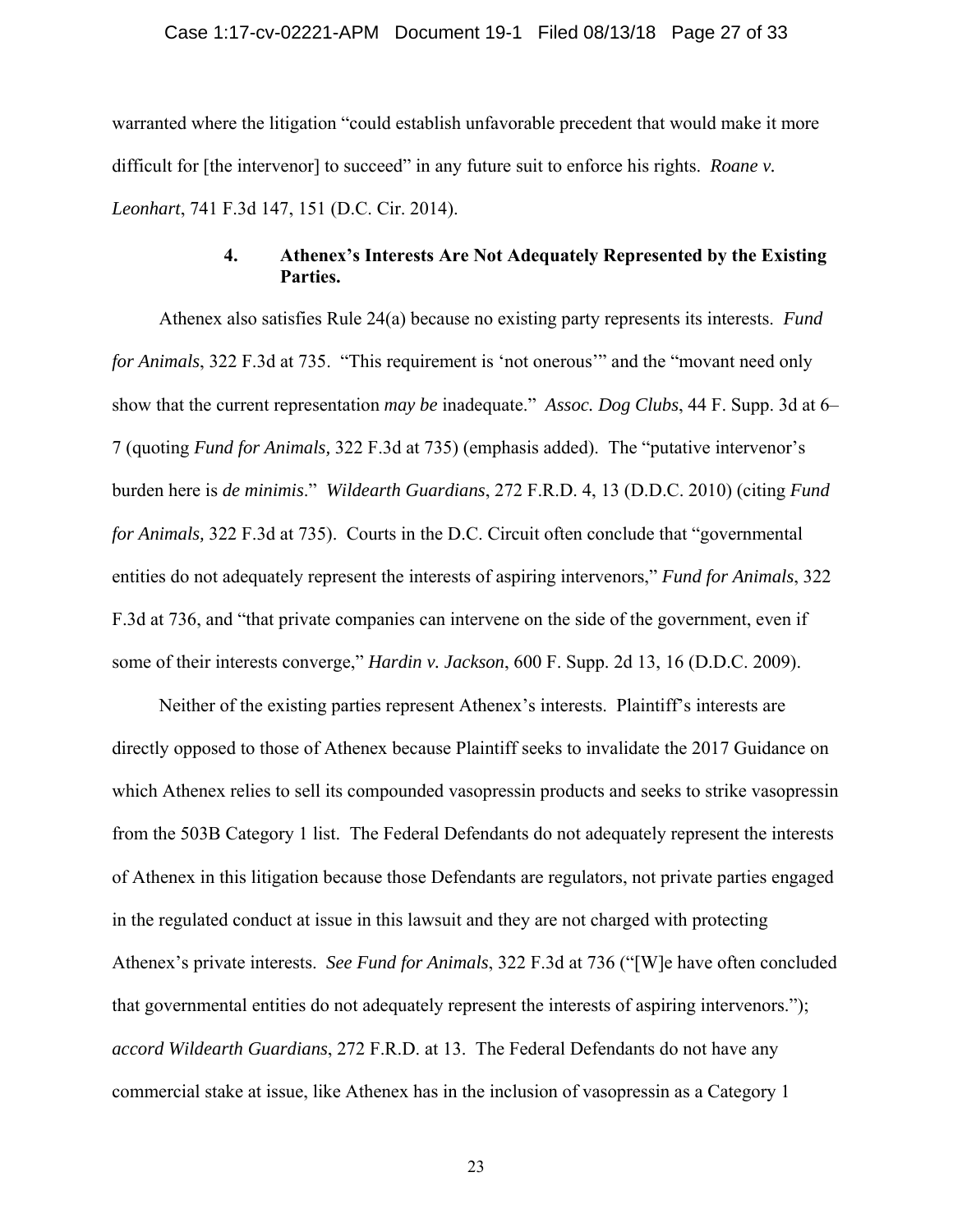### Case 1:17-cv-02221-APM Document 19-1 Filed 08/13/18 Page 28 of 33

compounding substance for purposes of the Guidance, *see* Part III.B, *supra* (demonstrating that Athenex has invested considerable resources). *See, e.g*., *Hardin*, 600 F. Supp. 2d at 16 ("The D.C. Circuit has frequently found 'inadequacy of governmental representation' when the government has no financial stake in the outcome of the suit."). And, just because the FDA may argue broadly that the FDA Guidance is lawful and should be upheld, this does not mean the FDA has the same narrow and private interests as Athenex. *See Am. Horse Prot. Ass'n*, 200 F.R.D. at 159 (concluding that government's representation was not adequate, reasoning that "merely because parties share a general interest in the legality of a program or regulation does not mean their particular interests coincide so that representation by the agency alone is justified").

Furthermore, Athenex will bring to the matter a detailed understanding of compounding vasopressin from bulk in a commercial facility, which the other parties lack. As a bulk compounder with a cGMP-compliant manufacturing process, state-of-the-art facilities, and extensive experience manufacturing drugs from bulk substances, *see* Mase Decl. ¶¶ 8-9; Keem Decl. ¶¶ 3-5, 8, Athenex is uniquely positioned to rebut Plaintiff's inaccurate allegations regarding two important issues.

Plaintiff alleges that: (1) all bulk compounding is dangerously unsafe (*see, e.g*., Compl. ¶¶ 1, 9, 51); and (2) there is no clinical need for a bulk compounded form of vasopressin (*id*. ¶10). Neither is true. And although the Court can grant this motion without deciding the merits of these issues, they are central to Plaintiff's lawsuit. The issues bear on the public's interest in leaving undisturbed the 2017 Guidance and on the hardship to Athenex and other bulk compounders if Plaintiff's requested relief were granted—two factors for the Court to consider in Plaintiff's request for injunctive relief. Athenex should be permitted to intervene to present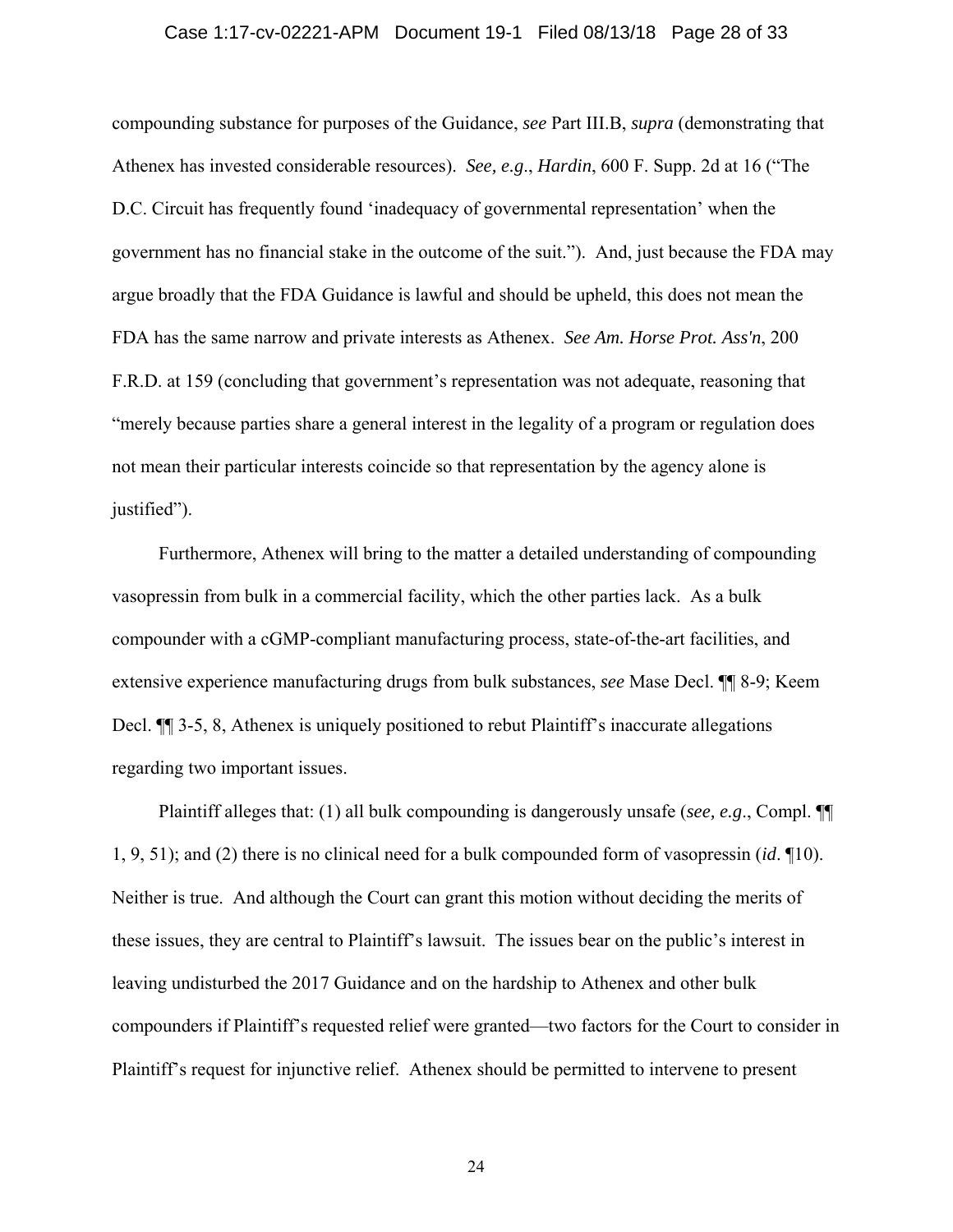### Case 1:17-cv-02221-APM Document 19-1 Filed 08/13/18 Page 29 of 33

counter-arguments to Plaintiff's position, which the Federal Defendants are not equipped to do. Athenex epitomizes safe bulk compounding and is well-poised to rebut Plaintiff's allegations to the contrary by showing the cGMP manufacturing standard required of bulk compounders is the same standard applied to FDA-branded drugs; in other words, there is no meaningful difference between the manufacturing process used by Plaintiff and that used by Athenex. *See* Parts III.A, D, E, *supra*. Athenex is also uniquely positioned to establish a clinical need for vasopressin, contrary to Plaintiff's assertion that none exists. The ready-to-use vasopressin products that Athenex manufactures are faster and safer because they do not need to be further diluted like Vasostrict® or mixed on the spot, outside of a sterile environment, like Vasostrict® sometimes is. *See* Mase Decl. ¶ 12-13, 16. Athenex's products provide important clinical benefits and fill an unmet need—points that neither existing party is able to argue.

### **5. Athenex's Motion is Timely.**

Finally, Athenex's motion is timely because no party would be disadvantaged by its intervention. This case has been stayed since January 25, 2018, *see* ECF Nos. 16-18, and no party has filed a merits brief. Because participation will not slow the resolution of this matter or otherwise prejudice the existing parties, Athenex's application meets this Circuit's requirements for timeliness. *See, e.g*., *Roane v. Leonhart*, 741 F.3d 147, 151 (D.C. Cir. 2014) ("[T]he requirement of timeliness is aimed primarily at preventing potential intervenors from unduly disrupting litigation, to the unfair detriment of the existing parties."). This action was filed on October 26, 2017. ECF No. 1. But, in assessing timeliness, "the time elapsed since the inception of the suit" is "not in itself the determinative test." *Roane*, 741 F.3d at 151-152 (concluding a district court abused its discretion when it found an intervention motion untimely because the litigant "*could* have intervened earlier" the litigant "*should* have intervened earlier"; "relevant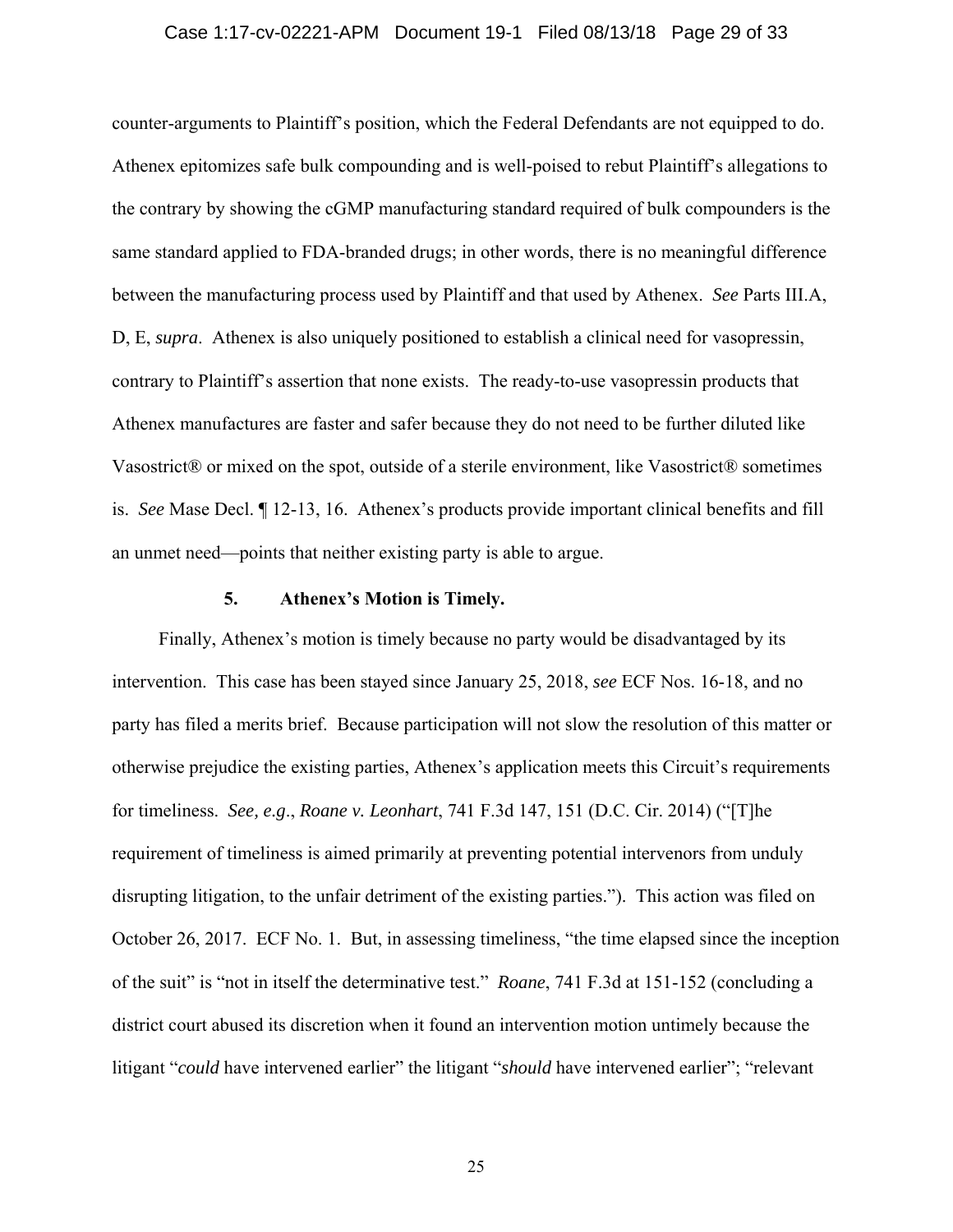### Case 1:17-cv-02221-APM Document 19-1 Filed 08/13/18 Page 30 of 33

caselaw says [that] the most important consideration [is]: the fact that granting [litigant] intervention was highly unlikely to disadvantage the existing parties") (emphasis in original).

Athenex's intervention at this early stage would not delay justice for the parties because the parties have voluntarily stayed the case (s*ee* ECF Nos. 13, 17 (joint motions to stay the case)) and nothing substantive has happened since the Federal Defendants filed their answer on January 5, 2018, *see* ECF No. 11. No discovery has occurred (and it may not, if this case is based entirely on the administrative record), no dispositive motions have been filed, and the case has not advanced whatsoever, since January 2018, when the parties agreed to stay the case. Under these circumstances, intervention is timely. *See, e.g*., *Roane*, 741 F.3d at 151; *Hardin v. Jackson*, 600 F. Supp. 2d 13, 16 (D.D.C. 2009) (intervention motion was timely when case had been stayed for two years, even though plaintiff's motion for summary judgment had been filed, when the court had not issued any decisions on the merits of plaintiff's claim and "no discovery has or will occur in this case" because it was based on the administrative record).

### **B. Athenex May Intervene Permissively.**

In the alternative, if the Court should conclude that Athenex may not intervene as of right, the Court should nevertheless permit Athenex to intervene permissively, under Rule 24(b) of the Federal Rules of Civil Procedure. A party may intervene permissively if has a claim or defense predicated on a question of law or fact common to the main action. *See* Fed. R. Civ. P. 24(b). Here, Athenex has invested significant time and resources into its 503B compounding operations—and its manufacture and sale of compounded vasopressin—in reliance on the 2017 Guidance. *See* Mase Decl. ¶¶ 8-9, 18-20. Because Plaintiff's lawsuit would invalidate the 2017 Guidance, and jeopardize Athenex's sale of vasopressin, *see* Mase Decl. ¶ 21, Athenex may permissively intervene to present defenses to Plaintiff's action. These defenses are set forth in the accompanying Proposed Answer, Exhibit A, and will be based on Athenex's status as a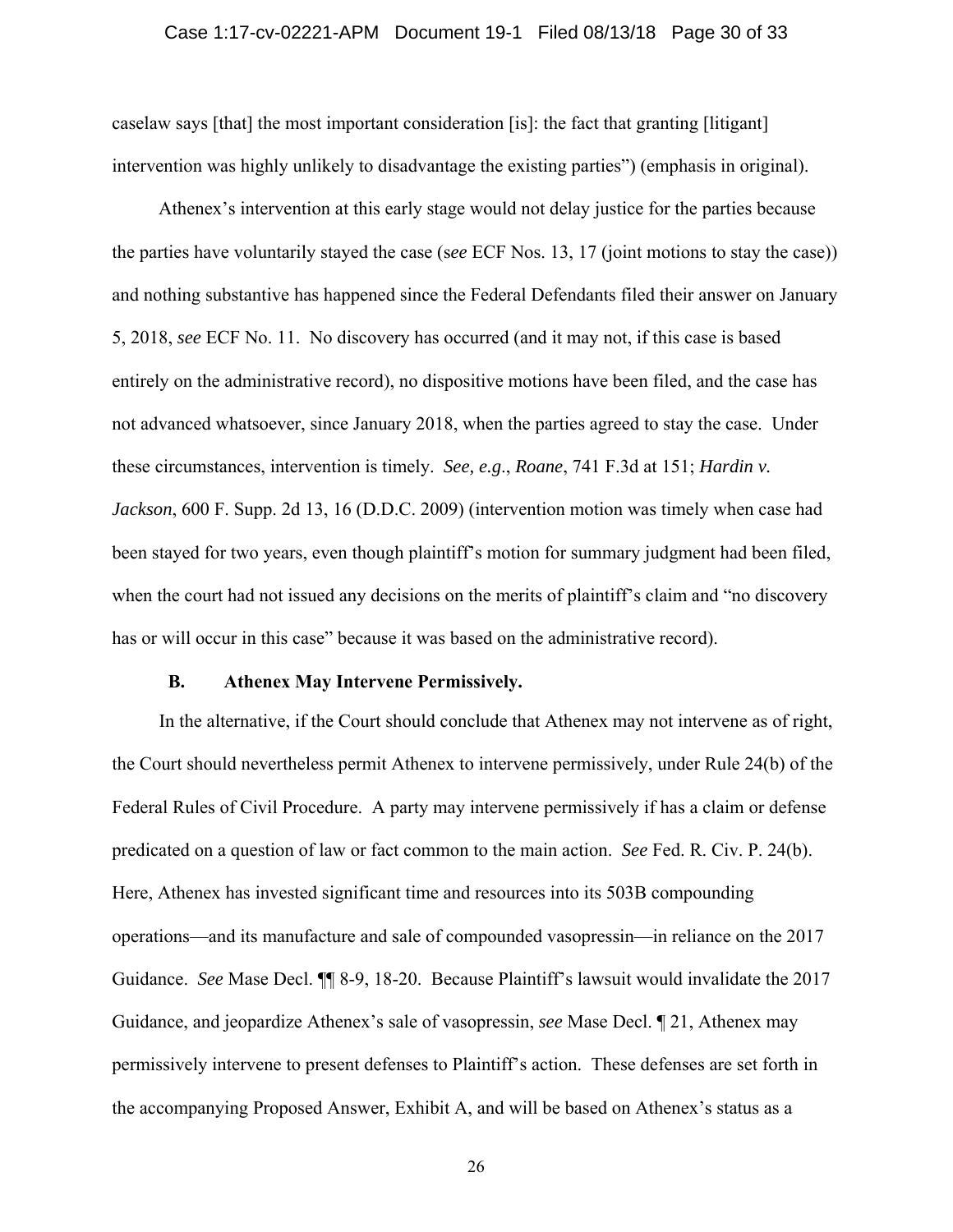registered 503B facility and its unique perspective on the 2017 Guidance and why it must be upheld. These are facts and questions of law common to Plaintiff's action and thus, Athenex meets the standard for permissive intervention. *See, e.g*., Fed. R. Civ. P. 24(b).

# **V. CONCLUSION**

For the foregoing reasons, Athenex Pharma Solutions, LLC and Athenex Pharmaceutical Division, LLC respectfully request that the Court grant their motion to intervene as defendants in the above-captioned case.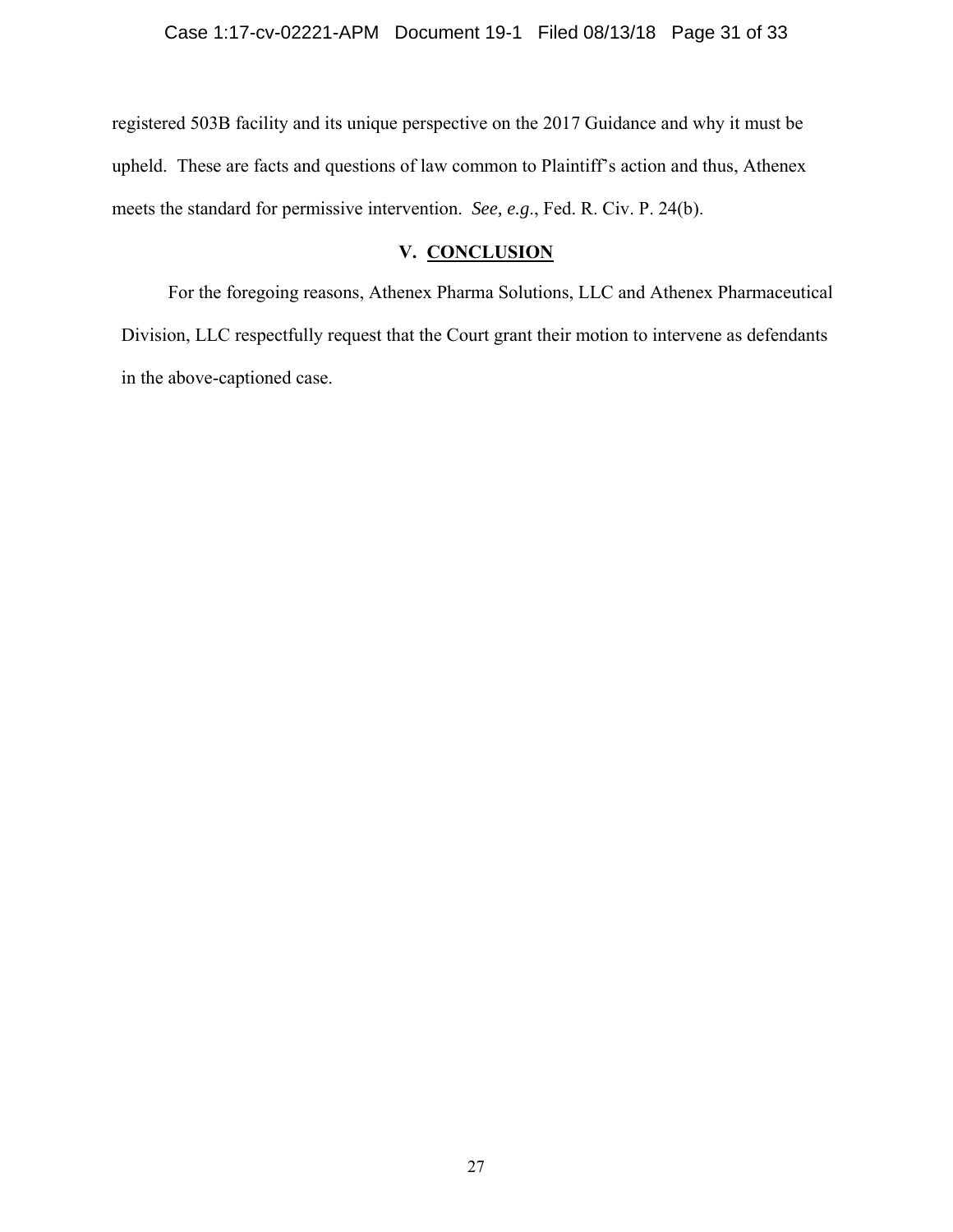Dated: August 13, 2018 Respectfully submitted,

*/s/* Gilbert S. Keteltas Gilbert S. Keteltas D.C. Bar No. 421236 Christopher H. Marraro D.C. Bar No. 395152 Thomas E. Hogan D.C. Bar No. 492003 **Baker & Hostetler LLP**  Washington Square, Suite 1100 1050 Connecticut Avenue, NW Washington, DC 20036-5304 Telephone: (202) 861-1500 Facsimile: (202) 861-1783 gketeltas@bakerlaw.com cmarraro@bakerlaw.com thogan@bakerlaw.com

Bridget S. McCabe D.C. Bar No. 1002889 N.Y. Bar No. 5438528 **Baker & Hostetler LLP**  45 Rockefeller Plaza New York, NY 10111-0100 Telephone: (212) 589-4200 Facsimile: (212) 589-4201 bmccabe@bakerlaw.com

*Attorneys for Proposed Intervenor-Defendants Athenex Pharma Solutions, LLC and Athenex Pharmaceutical Division, LLC*